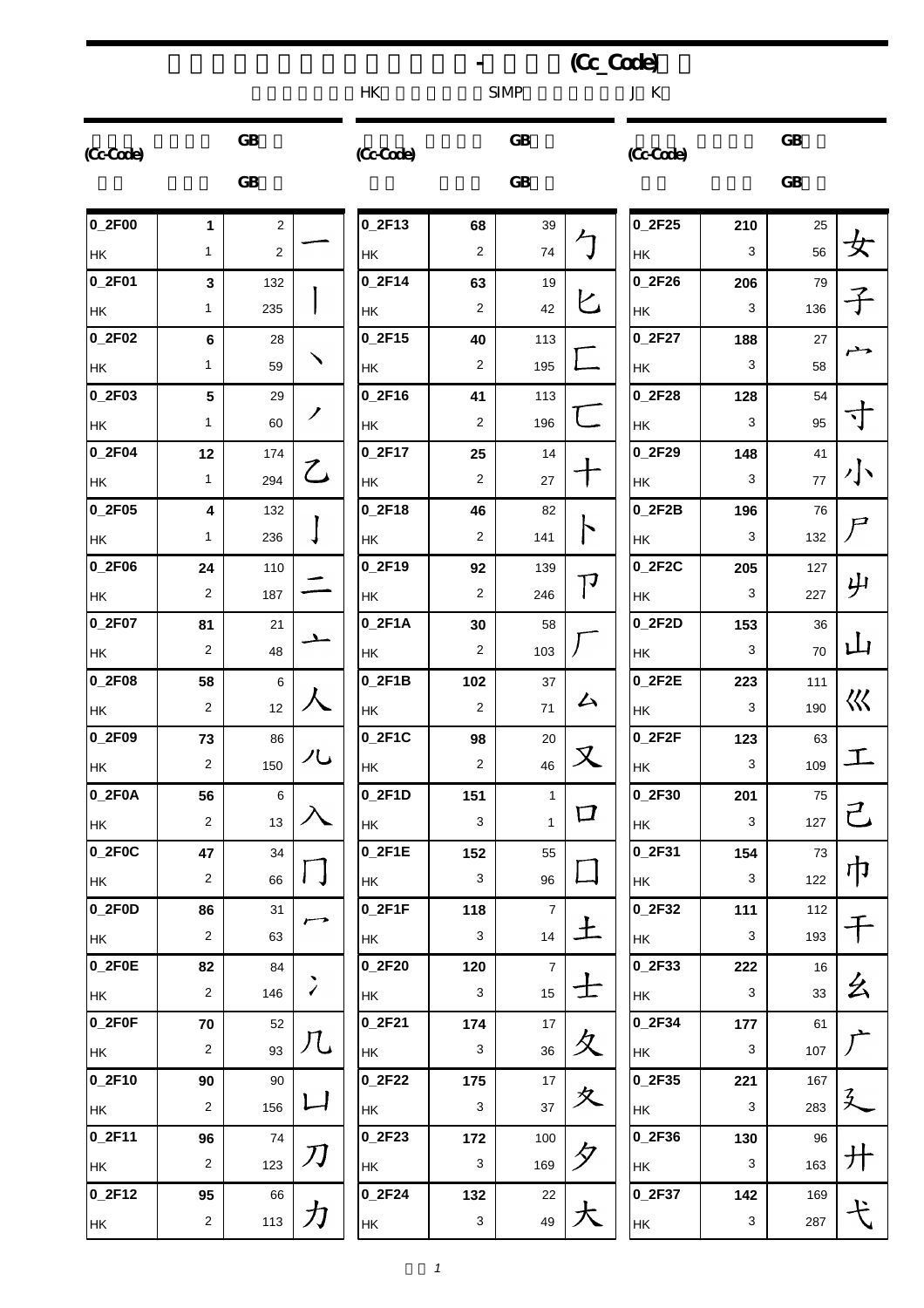# $\overline{\textsf{GB}}$  and  $\overline{\textsf{GB}}$ (Cc-Code)

 $\overline{\text{GB}}$ 

(Cc-Code)

 $GB$ 

 $\overline{\text{GB}}$ (Cc-Code)

|           |                | <b>GB</b> |                      |                         |
|-----------|----------------|-----------|----------------------|-------------------------|
| $0_2F38$  | 203            | 122       |                      | $\mathbf 0$             |
| НK        | 3              | 220       | 弓                    | H                       |
| $0$ 2F39  | 191            | 119       |                      | 0                       |
| HK        | 3              | 213       | $\mathcal{I}_-$      | H                       |
| 0.2F3A    | 163            | 78        |                      | 0                       |
| HK        | 3              | 135       | ク                    | $\vdash$                |
| $0$ 2F3B  | 162            | 99        |                      | 0                       |
| HK        | 3              | 168       | $\overline{\hat{A}}$ | H                       |
| $0$ 2F3C  | 325            | 40        |                      | O                       |
| HK        | $\overline{4}$ | 75        | ふ                    | H                       |
| $0$ 2F3D  | 258            | 92        |                      | O                       |
| HK        | 4              | 158       | 戈                    | H                       |
| 0_2F3E    | 296            | 129       |                      | O                       |
| HK        | 4              | 231       |                      | $\vdash$                |
| 0.2F3F    | 282            | 170       |                      | O                       |
| HK        | 4              | 288       |                      | H                       |
| $0$ 2F42  | 312            | 17        |                      | 0                       |
| НK        | 4              | 34        |                      | H                       |
| $0$ 2F44  | 293            | 116       |                      | 0                       |
| HK        | $\overline{4}$ | 208       |                      | H                       |
| $0$ 2F45  | 315            | 102       |                      | 0                       |
| <b>HK</b> | 4              | 171       |                      | $\vdash$                |
| $0_2F47$  | 265            | 5         | 日                    | $\overline{\mathbf{0}}$ |
| HK        | 4              | 8         |                      | $\vdash$                |
| $0$ 2F48  | 266            | 5         | 曰                    | 0                       |
| HK        | 4              | 9         |                      | H                       |
| $0$ 2F49  | 300            | 11        |                      | O                       |
| HK        | 4              | 19        | 月                    | H                       |
| $0_2$ F4A | 242            | 4         |                      | 0                       |
| HK        | 4              | 5         |                      | H                       |
| $0_2F4C$  | 262            | 23        |                      | O                       |
| HK        | 4              | 50        |                      | H                       |
| $0_2$ F4D | 254            | 140       |                      | 0                       |
| HK        | 4              | 248       |                      | H                       |
| $0_2F51$  | 286            | 151       |                      | O                       |
| HK        | 4              | 265       |                      | H                       |
| $0_2F52$  | 303            | 162       |                      | O                       |
| HK        | 4              | 276       |                      | $\vdash$                |

| 0_2F53              | 287            | 211 |         |
|---------------------|----------------|-----|---------|
| HK                  | $\overline{4}$ | 346 |         |
| $0$ <sub>2F54</sub> | 277            | 105 |         |
| HK                  | 4              | 176 | 水       |
| 0_2F55              | 317            | 33  |         |
| <b>HK</b>           | 4              | 65  |         |
| 0_2F56              | 294            | 77  |         |
| <b>HK</b>           | 4              | 133 |         |
| 0_2F57              | 297            | 190 | 父       |
| HK                  | 4              | 313 |         |
| 0_2F59              | 340            | 176 |         |
| HK                  | 4              | 297 | 爿       |
| $0_2F5A$            | 291            | 275 |         |
| <b>HK</b>           | 4              | 416 | 片       |
| $0_2$ F5B           | 256            | 235 |         |
| HK                  | 4              | 373 | 牙       |
| $0_2$ F5C           | 281            | 89  |         |
| HK                  | 4              | 154 |         |
| 0_2F5D              | 252            | 126 |         |
| HK                  | 4              | 225 | $\zeta$ |
| 0 2F5F              | 352            | 38  |         |
| HK                  | 5              | 73  | 玉       |
| $0_2$ F60           | 417            | 236 |         |
| HK                  | 5              | 374 | 瓜       |
| $0_2F61$            | 374            | 182 |         |
| <b>HK</b>           | 5              | 303 | 瓦       |
| $0_2F62$            | 360            | 227 |         |
| HK                  | 5              | 365 | 甘       |
| 0_2F65              | 391            | 15  |         |
| HK                  | 5              | 28  | 田       |
| $0_2$ F67           | 423            | 80  |         |
| <b>HK</b>           | 5              | 139 |         |
| $0_2$ F68           | 439            | 173 |         |
| <b>HK</b>           | 5              | 293 |         |
| 0 2F69              | 415            | 62  |         |
| <b>HK</b>           | 5              | 108 | 白       |
| $0_2F6A$            | 437            | 179 | 皮       |
| HK                  | 5              | 300 |         |

| $0_2F6B$            | 401 | 67  |               |
|---------------------|-----|-----|---------------|
| НK                  | 5   | 114 | $\mathbf{m}$  |
| 0 2F6C              | 379 | 50  |               |
| HΚ                  | 5   | 91  | 目             |
| $0_2F6D$            | 440 | 157 |               |
| HΚ                  | 5   | 271 | 矛             |
| $0_2F6F$            | 366 | 53  |               |
| HΚ                  | 5   | 94  | 石             |
| $0_2$ F70           | 354 | 70  |               |
| HΚ                  | 5   | 117 | 示             |
| 0 2F71              | 408 | 254 |               |
| HΚ                  | 5   | 392 | 内             |
| 0 2F72              | 410 | 44  |               |
| HΚ                  | 5   | 81  | 禾             |
| 0 2F74              | 424 | 43  |               |
| HΚ                  | 5   | 80  | 立             |
| $0_2$ F75           | 485 | 49  |               |
| HΚ                  | 6   | 89  | 竹             |
| $0_2$ F76           | 506 | 69  |               |
| HΚ                  | 6   | 116 | $\frac{*}{ }$ |
| $0_2$ F77           | 519 | 16  |               |
| HΚ                  | 6   | 31  | 糸             |
| 0 2F78              | 483 | 158 |               |
| HК                  | 6   | 272 | 缶             |
| $0_2$ F7A           | 503 | 83  |               |
| НK                  | 6   | 143 | 羊             |
| $0$ <sub>2F7D</sub> | 457 | 144 |               |
| HΚ                  | 6   | 255 | 而             |
| 0 2F7E              | 481 | 223 |               |
| HΚ                  | 6   | 361 | 耒             |
| $0$ <sub>2F7F</sub> | 444 | 81  |               |
| НK                  | 6   | 140 |               |
| 0 2F80              | 509 | 114 |               |
| HΚ                  | 6   | 197 | 聿             |
| 0_2F81              | 478 | 315 |               |
| HΚ                  | 6   | 466 | 肉             |
| $0_2F82$            | 460 | 146 |               |
| HΚ                  | 6   | 257 | 臣             |
|                     |     |     |               |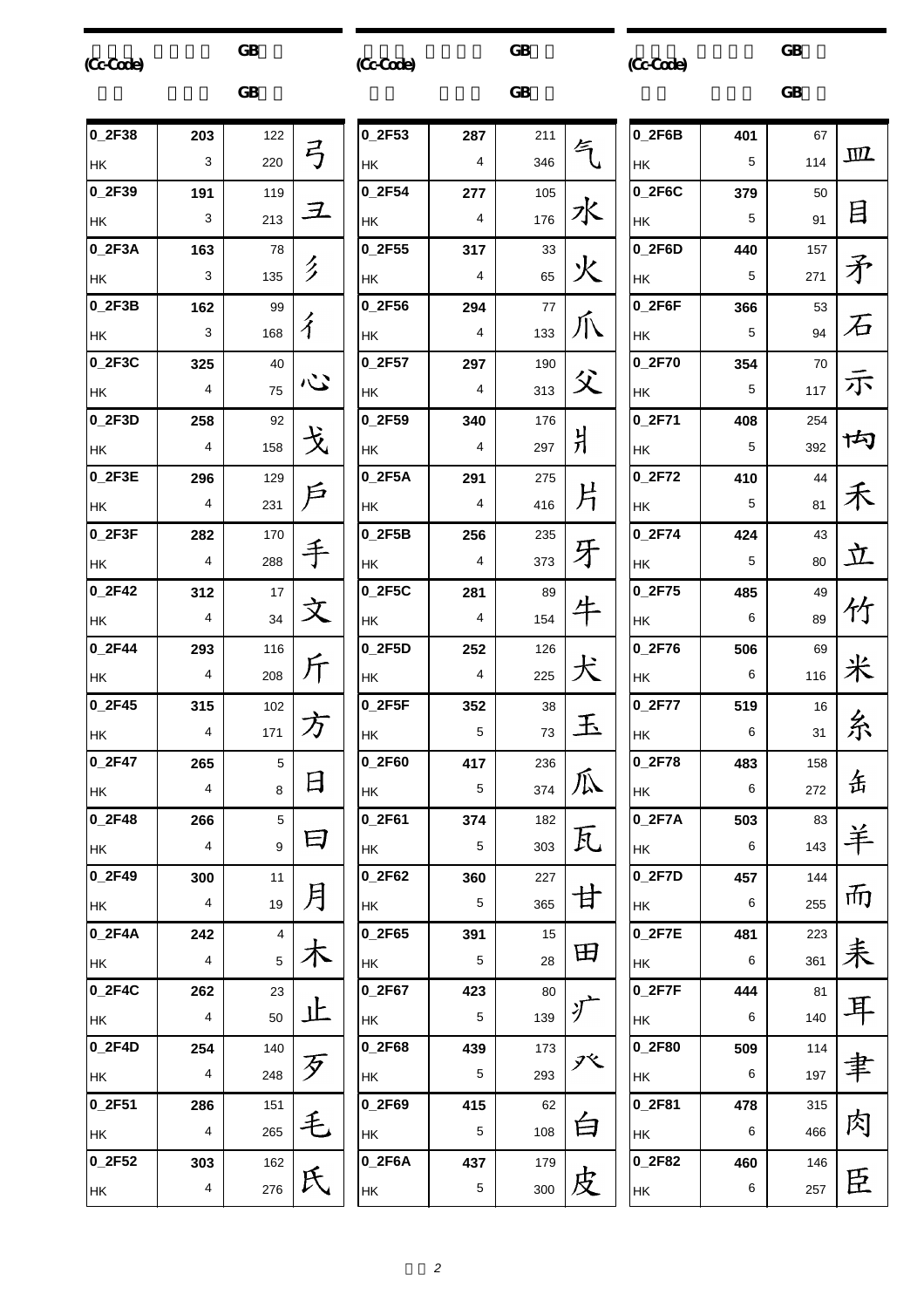|           | <b>GB</b> |
|-----------|-----------|
| (Cc-Code) |           |

 $\overline{\text{GB}}$ 

(Cc-Code)

 $GB$ 

 $\overline{\text{GB}}$ (Cc-Code)

|           |                  | <b>GB</b> |       |        |
|-----------|------------------|-----------|-------|--------|
| $0$ 2F83  | 490              | 149       |       | $0_2F$ |
| HK        | 6                | 263       | 自     | НK     |
| 0_2F85    | 489              | 117       |       | $0_2F$ |
| HK        | 6                | 209       | 臼     | HK     |
| 0_2F88    | 495              | 137       |       | $0_2F$ |
| HK        | 6                | 244       | 舟     | ΗK     |
| 0_2F89    | 514              | 118       |       | $0_2F$ |
| HK        | 6                | 210       | 艮     | HΚ     |
| 0_2F8C    | 462              | 107       |       | $0_2F$ |
| HK        | 6                | 181       |       | HK     |
| 0_2F8D    | 471              | 32        | 虫     | $0_2F$ |
| НK        | 6                | 64        |       | HK     |
| $0_2F90$  | 516              | 46        | 衣     | $0_2F$ |
| HK        | 6                | 84        |       | НK     |
| 0_2F91    | 452              | 115       | ਜ਼ਿੰਸ | $0_2F$ |
| HΚ        | 6                | 207       |       | ΗK     |
| $0_2F92$  | 549              | 121       | 見     | $0_2F$ |
| HΚ        | $\overline{7}$   | 219       |       | ΗK     |
| 0_2F94    | 561              | 30        | 言     | $1_2E$ |
| HK        | $\overline{7}$   | 61        |       | HK     |
| 0_2F97    | 538              | 109       |       | $1_2E$ |
| НK        | 7                | 184       |       | HK     |
| $0_2$ F98 | 560              | 219       | ⇙     | $1_2E$ |
| НK        | 7                | 356       | 匀     | НK     |
| $0$ 2F99  | 548              | 18        | 貝     | $1_2E$ |
| <b>HK</b> | $\overline{7}$   | 39        |       | ΗK     |
| 0_2F9D    | 556              | 200       |       | $1_2E$ |
| НK        | 7                | 329       | 身     | HK     |
| $0_2$ F9E | 525              | 56        | 車     | $1_2E$ |
| НK        | $\overline{7}$   | 98        |       | НK     |
| $0_2FA3$  | 534              | 104       | 酉     | $1_2E$ |
| НK        | 7                | 175       |       | HK     |
| $0_2FA4$  | 558              | 196       | 釆     | $1_2E$ |
| HK        | $\boldsymbol{7}$ | 323       |       | HK     |
| $0_2FA5$  | 543              | 166       | 里     | $1_2E$ |
| HK        | $\overline{7}$   | 282       |       | HK     |
| $0_2FA6$  | 600              | 13        | 金     | $1_2E$ |
| НK        | 8                | 25        |       | НK     |

| $0_2FA8$       | 593                     | 71  |                            |
|----------------|-------------------------|-----|----------------------------|
| HK             | 8                       | 120 | 門                          |
| 0_2FAE         | 595                     | 150 |                            |
| HK             | 8                       | 264 | 非                          |
| $0_2$ FB $0_2$ | 613                     | 130 |                            |
| HK             | 9                       | 232 | 革                          |
| $0_2$ FB6      | 625                     | 354 |                            |
| HK             | 9                       | 515 | 飛                          |
| 0_2FBE         | 612                     | 334 |                            |
| HK             | 9                       | 492 | 鬥                          |
| 0_2FC1         | 630                     | 197 |                            |
| НK             | 10                      | 324 | 鬼                          |
| 0_2FCA         | 637                     | 180 |                            |
| НK             | 12                      | 301 | 黑                          |
| 0_2FCC         | 639                     | 282 |                            |
| НK             | 13                      | 425 | 黽                          |
| 0_2FD4         | 644                     | 360 |                            |
| HΚ             | 18                      | 521 | 龜                          |
| 1_2E80         | 85                      | 84  |                            |
| НK             | $\overline{c}$          | 147 | $\checkmark$               |
| 1_2E81         | 53                      | 143 |                            |
| HK             | $\overline{2}$          | 254 |                            |
| 1_2E82         | 10                      | 98  |                            |
| НK             | 1                       | 166 |                            |
| 1_2E83         | 18                      | 108 |                            |
| <b>HK</b>      | 1                       | 182 | L                          |
| 1_2E84         | 15                      | 287 |                            |
| <b>HK</b>      | 1                       | 431 | $\mathcal{J}$              |
| 1_2E85         | 50                      | 9   |                            |
| HK             | 2                       | 17  |                            |
| 1_2E86         | 67                      | 34  |                            |
| HK             | 2                       | 67  |                            |
| 1_2E87         | 69                      | 152 |                            |
| HK             | $\overline{\mathbf{c}}$ | 266 |                            |
| 1_2E88         | 65                      | 26  |                            |
| HK             | $\overline{\mathbf{c}}$ | 57  | $\boldsymbol{\mathcal{F}}$ |
| 1_2E89         | 45                      | 57  |                            |
| HK             | 2                       | 99  | ΙJ                         |

| 1_2E8A | 44                      | 82   |                         |  |
|--------|-------------------------|------|-------------------------|--|
| HΚ     | $\overline{\mathbf{c}}$ | 142  | ┣                       |  |
| 1_2E8B | 103                     | 75   |                         |  |
| HΚ     | 2                       | 128  | <b>U</b>                |  |
| 1_2E8C | 150                     | 41   | 小                       |  |
| НK     | 3                       | 78   |                         |  |
| 1_2E8D | 185                     | 183  | $\ddot{\phantom{1}}$    |  |
| НK     | 3                       | 304  |                         |  |
| 1_2E8E | 135                     | 85   |                         |  |
| НK     | 3                       | 148  | 兀                       |  |
| 1_2E90 | 137                     | 85   |                         |  |
| HΚ     | 3                       | 149  | 尢                       |  |
| 1_2E92 | 197                     | 75   |                         |  |
| HΚ     | 3                       | 125  | $\overline{\mathsf{C}}$ |  |
| 1_2E94 | 217                     | 212  |                         |  |
| HΚ     | 3                       | 347  | $\overline{4}$          |  |
| 1_2E95 | 193                     | 119  |                         |  |
| HΚ     | 3                       | 212  | ヨ                       |  |
| 1_2E96 | 187                     | 47   |                         |  |
| НK     | 3                       | 87   | 小                       |  |
| 1_2E97 | 319                     | 40   |                         |  |
| HΚ     | $\overline{4}$          | 76   | 小                       |  |
| 1_2E98 | 122                     | 24   |                         |  |
| HK     | 3                       | 55   | ま                       |  |
| 1_2E99 | 290                     | 17   |                         |  |
| НK     | 4                       | 35   | 攵无                      |  |
| 1_2E9B | 259                     | 222  |                         |  |
| НK     | 4                       | 359  |                         |  |
| 1_2E9C | 267                     | 5    |                         |  |
| НK     | 4                       | $10$ | 曰                       |  |
| 1_2E9D | 269                     | 11   |                         |  |
| НK     | $\overline{\mathbf{4}}$ | 20   | 月                       |  |
| 1_2E9E | 371                     | 325  |                         |  |
| НK     | 5                       | 483  |                         |  |
| 1_2E9F | 441                     | 168  |                         |  |
| НK     | 5                       | 284  | 母                       |  |
| 1_2EA0 | 434                     | 250  |                         |  |
| НK     | 5                       | 388  | 民                       |  |
|        |                         |      |                         |  |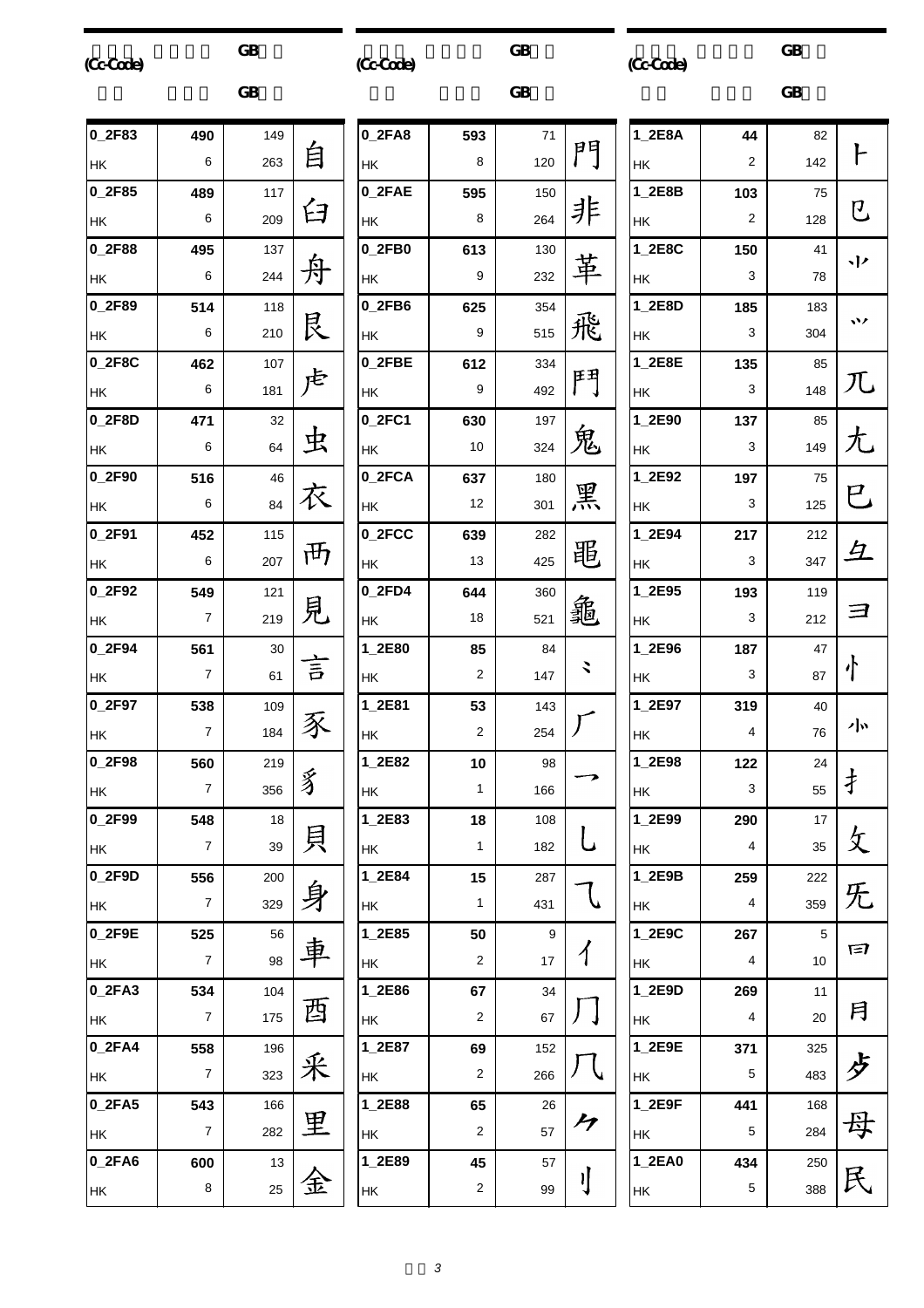| (Cc-Code)   |                | <b>GB</b> |                      | <b>GB</b><br>(Cc-Code) |                |             | (CcCode)      |             |
|-------------|----------------|-----------|----------------------|------------------------|----------------|-------------|---------------|-------------|
|             |                | <b>GB</b> |                      |                        |                |             |               |             |
| 1_2EA1      | 186            | 10        |                      | 1_2EBC                 | 299            | 11          |               | $1_2ED9$    |
| НK          | 3              | 18        | $\overline{\lambda}$ | НK                     | 4              | 21          | 月             | <b>SIMP</b> |
| 1_2EA2      | 377            | 105       |                      | 1_2EBD                 | 554            | 198         |               | 1_2EDC      |
| <b>HK</b>   | 5              | 177       | 氺                    | <b>HK</b>              | 7              | 325         | 千             | <b>SIMP</b> |
| 1_2EA3      | 320            | 12        |                      | 1_2EBE                 | 126            | 8           |               | 1_2EDD      |
| <b>HK</b>   | 4              | 24        | ハハ                   | НK                     | 3              | 16          | ナナ            | HK          |
| 1_2EA4      | 298            | 77        | 办                    | 1_2EBF                 | 237            | 8           | ナナ            | 1_2EDF      |
| <b>HK</b>   | 4              | 134       |                      | HK                     | 4              | 16          |               | HK          |
| 1_2EA6      | 183            | 176       |                      | 1_2EC0                 | 239            | 348         | 卝             | 1_2EE0      |
| НK          | 3              | 296       | ー                    | НK                     | 4              | 508         |               | <b>SIMP</b> |
| 1_2EA7      | 289            | 89        |                      | 1_2EC2                 | 427            | 46          |               | 1_2EE4      |
| <b>HK</b>   | 4              | 155       | 上                    | HK                     | 5              | 85          | 衤             | <b>SIMP</b> |
| 1_2EA8      | 166            | 87        |                      | 1_2EC3                 | 451            | 115         |               | $1_2EF0$    |
| НK          | 3              | 151       | 犭                    | HK                     | 6              | 206         | 毌             | <b>SIMP</b> |
| 1_2EA9      | 227            | 38        |                      | 1_2EC4                 | 456            | 115         |               | 2_AAA4      |
| НK          | 4              | 72        | 王                    | HK                     | 6              | 205         | 西             | HK          |
| 1_2EAB      | 406            | 59        |                      | 1_2EC5                 | 733            | 121         |               | 2_AAA5      |
| HK          | 5              | 105       | 四                    | <b>SIMP</b>            | 4              | 218         | 见             | HK          |
| 1_2EAD      | 322            | 70        |                      | 1_2EC8                 | 712            | 30          |               | 2_AAA6      |
| НK          | 4              | 118       | 孑                    | <b>SIMP</b>            | 2              | 62          | $\mathcal{I}$ | <b>HK</b>   |
| 1_2EAE      | 486            | 49        | 人大                   | 1_2EC9                 | 732            | 18          |               | 2_AAA7      |
| HK          | 6              | 90        |                      | <b>SIMP</b>            | 4              | 38          | 贝             | HK          |
| 1_2EAF      | 520            | 16        |                      | $1_2$ ECB              | 730            | 56          |               | 2_AAA8      |
| HK          | 6              | 30        | 糸                    | <b>SIMP</b>            | 4              | 97          | 车             | HK          |
| 1_2EB0      | 726            | 16        |                      | $1$ <sub>_2</sub> ECF  | 218            | 42          |               | 2_AAA9      |
| <b>SIMP</b> | 3              | 29        | 纟                    | HK                     | 3              | 79          | ß             | HK          |
| 1_2EB5      | 350            | 400       |                      | 1_2ED0                 | 742            | 13          |               | 2 AAAE      |
| HK          | 4              | 0         | $\Pi$                | <b>SIMP</b>            | 5              | 26          | 钅             | HK          |
| 1_2EB6      | 504            | 83        |                      | 1_2ED1                 | 576            | 134         |               | 2_AAB2      |
| HK          | 6              | 144       | 美                    | HK                     | 8              | 240         | 長             | <b>SIMP</b> |
| 1_2EB7      | 505            | 83        |                      | 1_2ED2                 | 521            | 134         |               | 2_AAB3      |
| HK          | 6              | 145       | 兰                    | HK                     | $\overline{7}$ | 241         | 丢             | HK          |
| 1_2EB9      | 235            | 124       |                      | 1_2ED3                 | 734            | 134         |               | 2_AAB5      |
| HK          | $\overline{4}$ | 223       |                      | <b>SIMP</b>            | 4              | 239         |               | HK          |
| 1_2EBA      | 327            | 114       |                      | 1_2ED4                 | 723            | 71          |               | 2_AAB7      |
| HK          | 4              | 200       | 护                    | <b>SIMP</b>            | 3              | 119         | I J           | HK          |
| 1_2EBB      | 430            | 114       |                      | 1_2ED5                 | 608            | 400         |               | 2_AABC      |
| HK          | 5              | 201       | 聿                    | HK                     | 8              | $\mathbf 0$ | 皀             | <b>HK</b>   |
|             |                |           |                      |                        |                |             |               |             |

|              |                | <b>GB</b>   |                |
|--------------|----------------|-------------|----------------|
| 1_2ED9       | 727            | 289         |                |
| <b>SIMP</b>  | 4              | 433         | 韦              |
| $1_2$ EDC    | 725            | 354         |                |
| <b>SIMP</b>  | 3              | 514         | k,             |
| $1_{.2}$ EDD | 622            | 103         |                |
| HΚ           | 9              | 172         | 食              |
| 1_2EDF       | 602            | 103         |                |
| HΚ           | 8              | 173         | 負              |
| 1_2EE0       | 722            | 103         |                |
| <b>SIMP</b>  | 3              | 174         | 个              |
| $1_2EE4$     | 745            | 197         |                |
| <b>SIMP</b>  | 9              | 324         | 鬼              |
| $1_2EF0$     | 739            | 172         |                |
| <b>SIMP</b>  | 5              | 291         | 龙              |
| 2_AAA4       | 105            | 400         | $\frac{1}{3}$  |
| HΚ           | $\overline{c}$ | 0           |                |
| 2_AAA5       | 16             | 108         |                |
| HΚ           | 1              | 183         | L              |
| 2_AAA6       | 21             | 400         |                |
| HΚ           | 1              | 0           | $\overline{L}$ |
| 2_AAA7       | 22             | 400         |                |
| HΚ           | 1              | $\mathbf 0$ | $\downarrow$   |
| 2_AAA8       | 19             | 351         |                |
| HΚ           | 1              | 511         | $\mathfrak{h}$ |
| 2_AAA9       | 20             | 400         |                |
| НK           | 1              | 0           | $\mathfrak h$  |
| 2_AAAE       | 42             | 215         |                |
| НK           | 2              | 350         | 与              |
| 2_AAB2       | 709            | 57          |                |
| SIMP         | 2              | 102         | IJ             |
| 2_AAB3       | 84             | 57          |                |
| НK           | 2              | 100         | $\mathcal{Y}$  |
| 2_AAB5       | 48             | 34          | П              |
| ΗK           | 2              | 68          |                |
| 2_AAB7       | 51             | 163         |                |
| HΚ           | 2              | 277         | $\int$         |
| 2_AABC       | 80             | 369         |                |
| HΚ           | 2              | 532         | カ              |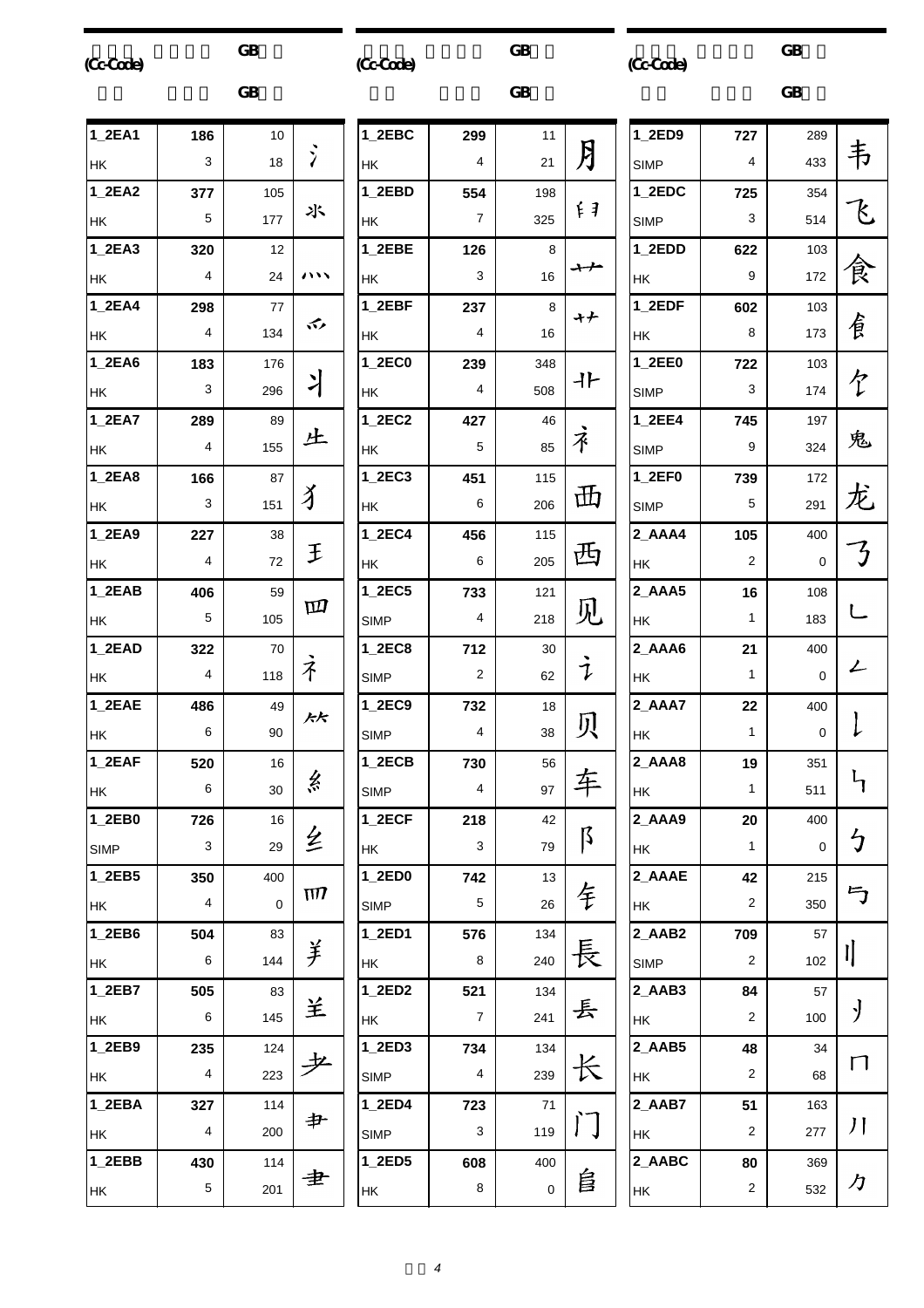| (Cc-Cade)   |                         | <b>GB</b> |           | (Cc-Code)   |                | <b>GB</b>      |              | (Cc-Code)                        |
|-------------|-------------------------|-----------|-----------|-------------|----------------|----------------|--------------|----------------------------------|
|             |                         | <b>GB</b> |           |             |                | <b>GB</b>      |              |                                  |
| 2_AABE      | 79                      | 331       |           | 2 AAF6      | 167            | 283            |              | 2_ABDC                           |
| HK          | 2                       | 489       | V         | HK          | 3              | 426            | ý            | HK                               |
| 2_AAC0      | 87                      | 238       |           | 2_AAF8      | 171            | 260            |              | 2_ABDD                           |
| HK          | $\overline{2}$          | 376       | コ         | HK          | 3              | 399            | 仄            | <b>HK</b>                        |
| 2_AAC1      | 88                      | 300       |           | 2_AAF9      | 179            | 35             | $\mathbf{v}$ | 2_ABDE                           |
| HK          | $\overline{2}$          | 451       | 그         | НK          | 3              | 69             |              | HK                               |
| 2_AAC3      | 714                     | 301       |           | 2_AAFA      | 184            | 23             |              | 2_ABE3                           |
| <b>SIMP</b> | $\overline{\mathbf{c}}$ | 452       | ス         | ΗK          | 3              | 53             | 之            | <b>HK</b>                        |
| 2_AAC4      | 107                     | 65        |           | 2_ABA1      | 194            | 184            |              | 2_ABE4                           |
| HK          | $\overline{2}$          | 111       | 马         | HK          | 3              | 305            | 彑            | HK                               |
| 2_AACB      | 110                     | 88        |           | 2_ABA3      | 198            | 75             |              | 2_ABE7                           |
| HK          | 3                       | 152       | 卡         | НK          | 3              | 130            | P            | HK                               |
| 2_AACE      | 158                     | 112       |           | 2_ABA8      | 724            | 294            |              | 2_ABE8                           |
| HK          | 3                       | 194       | チ         | <b>SIMP</b> | 3              | 442            | 办            | HK                               |
| 2_AACF      | 113                     | 88        |           | 2_ABAB      | 569            | 340            |              | 2_ABEB                           |
| HK          | 3                       | 153       | ナ         | HΚ          | 7              | 499            | 氘            | <b>HK</b>                        |
| 2_AAD4      | 138                     | 319       |           | 2_ABB0      | 285            | 170            |              | 2_ABF0                           |
| HK          | 3                       | 473       | 巨         | HK          | 4              | 289            | 手            | HK                               |
| 2_AAD6      | 140                     | 128       |           | 2_ABB1      | 225            | 120            |              | 2_ABF2                           |
| HK          | 3                       | 228       | 牛         | HK          | 4              | 216            | チ            | HK                               |
| 2_AAD9      | 718                     | 292       |           | 2 ABB3      | 233            | 362            |              | 2_ABF4                           |
| <b>SIMP</b> | 3                       | 439       | 夊         | НK          | 4              | 524            | 旡            | НK                               |
| 2_AADA      | 141                     | 164       |           | 2_ABC4      | 264            | 23             |              | 2_ABF6                           |
| <b>HK</b>   | 3                       | 279       | 云         | HK          | $\overline{4}$ | 52             | 尐            | <b>HK</b>                        |
| 2_AADD      | 145                     | 19        |           | 2_ABC5      | 349            | 400            |              | 2_ACA7                           |
| НK          | 3                       | 45        | $\bigcup$ | HK          | $\overline{4}$ | $\overline{0}$ | トリ           | <b>HK</b>                        |
| 2_AAE2      | 147                     | 194       |           | 2_ABC8      | 271            | 341            |              | 2_ACAA                           |
| HK          | 3                       | 318       | ッソ        | НK          | $\overline{4}$ | 500            | 母            | SIMP                             |
| 2_AAE5      | 719                     | 209       |           | 2_ABCB      | 275            | 376            |              | 2_ACAC                           |
| SIMP        | 3                       | 342       | 七         | HK          | 4              | 540            | Щ            | HK                               |
| 2_AAF0      | 164                     | 288       |           | 2_ABCE      | 276            | 329            |              | 2_ACAE                           |
| HK          | 3                       | 432       | メ         | HК          | 4              | 487            | ΓIJ          | <b>HK</b>                        |
| 2_AAF2      | 168                     | 309       |           | 2_ABCF      | 283            | 247            |              | $2$ <sub>_ACB1</sub>             |
| HK          | 3                       | 460       | 勽         | HК          | 4              | 385            | 戶            | HK                               |
| 2_AAF4      | 721                     | 296       |           | 2_ABDA      | 309            | 11             |              | $2$ <sub><math>ACB3</math></sub> |
| <b>SIMP</b> | 3                       | 446       | 乌         | HK          | $\overline{4}$ | 22             | 夕            | <b>HK</b>                        |
| 2_AAF5      | 165                     | 319       |           | 2_ABDB      | 311            | 349            |              | $2$ <sub>-ACB6</sub>             |
| HK          | 3                       | 472       | E         | HK          | 4              | 509            | 夊            | <b>HK</b>                        |

|        |                         | GB  |               |
|--------|-------------------------|-----|---------------|
| 2_ABDC | 304                     | 342 |               |
| ΗK     | 4                       | 502 | 疖             |
| 2 ABDD | 306                     | 131 |               |
| НK     | 4                       | 234 | 反             |
| 2_ABDE | 307                     | 46  |               |
| НK     | 4                       | 86  | 巜             |
| 2_ABE3 | 329                     | 256 |               |
| НK     | 4                       | 394 | 尹             |
| 2_ABE4 | 331                     | 271 |               |
| НK     | 4                       | 411 | $\mathcal{F}$ |
| 2_ABE7 | 341                     | 248 | $\mathbf{p}$  |
| НK     | 4                       | 386 |               |
| 2_ABE8 | 339                     | 400 |               |
| НK     | 4                       | 0   | 出             |
| 2_ABEB | 332                     | 358 |               |
| НK     | 4                       | 519 | 刃             |
| 2 ABF0 | 348                     | 111 |               |
| НK     | $\overline{\mathbf{4}}$ | 191 | ₩             |
| 2 ABF2 | 442                     | 65  |               |
| НK     | 6                       | 112 | 用             |
| 2_ABF4 | 353                     | 155 |               |
| НK     | 5                       | 269 | 生             |
| 2 ABF6 | 358                     | 338 |               |
| HΚ     | 5                       | 497 | 壭             |
| 2_ACA7 | 368                     | 321 |               |
| HΚ     | 5                       | 476 | 事             |
| 2 ACAA | 741                     | 204 |               |
| SIMP   | 5                       | 336 | 东             |
| 2_ACAC | 376                     | 105 |               |
| HΚ     | 5                       | 179 | 厼             |
| 2_ACAE | 390                     | 210 |               |
| HΚ     | 5                       | 344 | 电             |
| 2_ACB1 | 536                     | 195 |               |
| НK     | 7                       | 320 | 戼             |
| 2 ACB3 | 397                     | 202 |               |
| HΚ     | 5                       | 332 | 兄             |
| 2_ACB6 | 403                     | 141 |               |
| НK     | 5                       | 251 | 冊             |
|        |                         |     |               |

 $GB$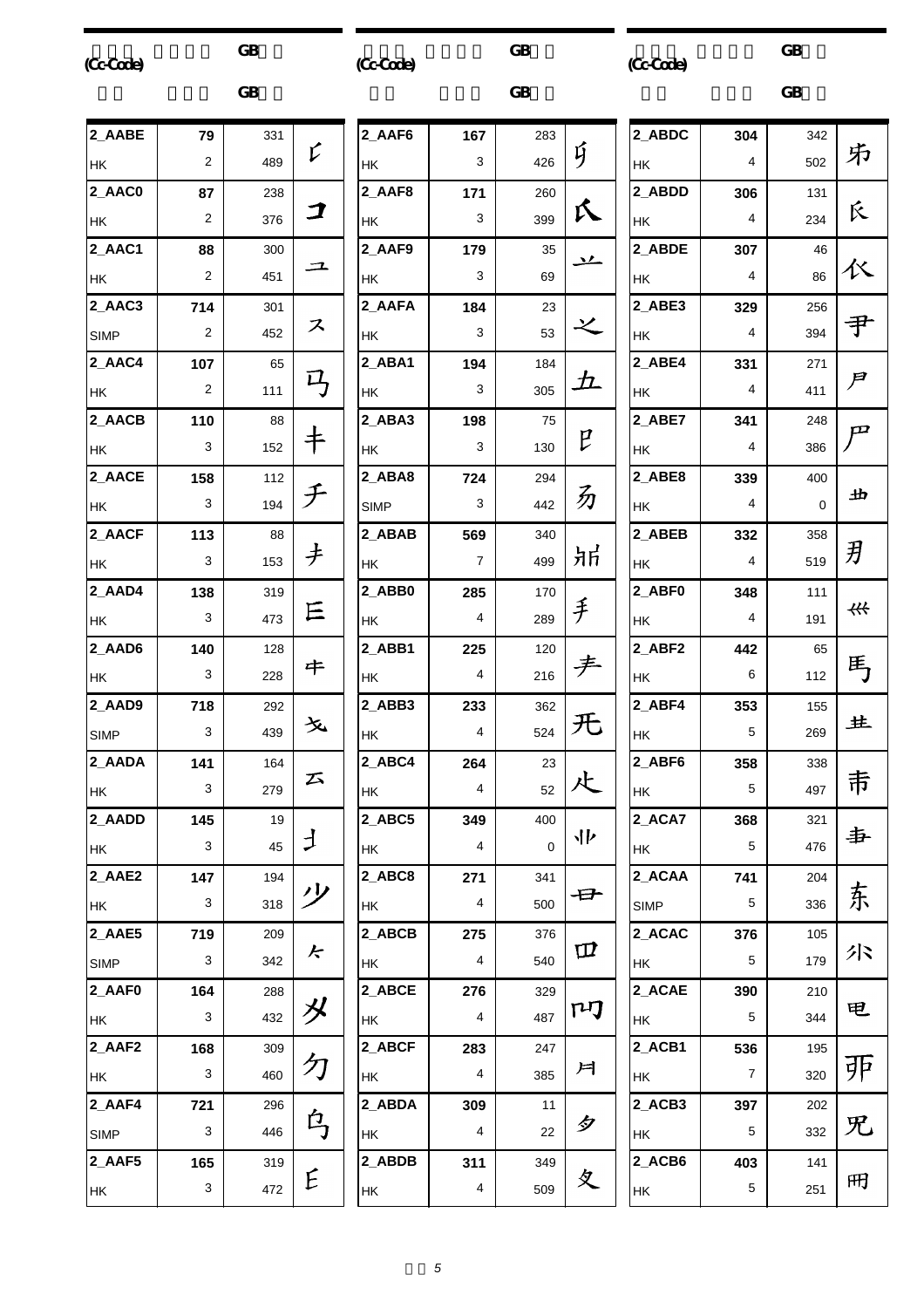| (Cc-Code) |                | <b>GB</b> |   | (Cc-Code) |                | <b>GB</b>   |                     | (Cc-Code)     |                | <b>GB</b>                 |
|-----------|----------------|-----------|---|-----------|----------------|-------------|---------------------|---------------|----------------|---------------------------|
|           |                | <b>GB</b> |   |           |                | <b>GB</b>   |                     |               |                | <b>GB</b>                 |
| 2_ACBB    | 412            | 322       |   | 2_ADA8    | 529            | 284         |                     | 3_0003        | 54             | $\mathbf{3}$              |
| HK        | 5              | 477       | 手 | HK        | $\overline{7}$ | 427         | 曲                   | HK            | 2              | $\ensuremath{\mathsf{3}}$ |
| 2_ACC0    | 492            | 296       |   | 2_ADB0    | 545            | 266         |                     | 3_0004        | 83             | $\mathbf{3}$              |
| HK        | 6              | 447       | 烏 | HK        | $\overline{7}$ | 406         | 里                   | HK            | 2              | $\overline{\mathbf{4}}$   |
| 2_ACC4    | 431            | 337       |   | 2_ADB6    | 480            | 333         |                     | 3_0006        | 244            | $\overline{4}$            |
| НK        | 5              | 495       | 夬 | HK        | 6              | 491         | 缶                   | НK            | 4              | 6                         |
| 2_ACC5    | 433            | 118       |   | 2_ADBA    | 563            | 366         | 离                   | 3_0007        | 245            | $\overline{\mathbf{4}}$   |
| HK        | 5              | 211       | 艮 | HK        | $\overline{7}$ | 528         |                     | НK            | 4              | $\overline{7}$            |
| 2_ACC6    | 382            | 263       |   | 2_ADBD    | 566            | 203         |                     | $3_0011$      | 268            | $\sqrt{5}$                |
| НK        | 5              | 403       | f | НK        | $\overline{7}$ | 334         | 栽                   | НK            | 4              | 11                        |
| 2_ACD0    | 446            | 145       |   | 2_ADC1    | 583            | 318         |                     | 3_0023        | 310            | 11                        |
| HK        | 6              | 256       | 苴 | НK        | 8              | 470         | 画                   | НK            | 4              | 23                        |
| 2 ACD2    | 447            | 290       |   | 2_ADC5    | 592            | 233         |                     | 3_0032        | 716            | 16                        |
| HK        | 6              | 436       | 卅 | НK        | 8              | 371         | 書                   | <b>SIMP</b>   | 2              | 32                        |
| 2_ACDA    | 541            | 323       |   | 2_ADCE    | 605            | 114         |                     | 3_0040        | 34             | 19                        |
| HK        | $\overline{7}$ | 479       | 匨 | НK        | 8              | 202         | 粛                   | НK            | 2              | 40                        |
| 2_ACE0    | 466            | 177       |   | 2_AEB2    | 632            | 372         |                     | 3_0041        | 35             | 19                        |
| НK        | 6              | 298       | 早 | НK        | 10             | 535         | 焸                   | НK            | 2              | 41                        |
| 2 ACE3    | 473            | 298       |   | 2_AEB4    | 399            | 249         |                     | 3_0043        | 38             | 19                        |
| НK        | 6              | 449       | 曲 | HK        | 5              | 387         | 吕                   | HK            | 2              | 43                        |
| 2_ACE8    | 484            | 338       |   | 2_AEB5    | 455            | 392         |                     | 3_0044        | 64             | 19                        |
| HK        | 6              | 496       | 芾 | HK        | $\,6\,$        | 559         | 丙                   | $\mathsf{HK}$ | 2              | 44                        |
| 2_ACEA    | 493            | 221       |   | 2_AEC0    | 477            | 191         |                     | $3_{0047}$    | 100            | 20                        |
| HK        | $\,6\,$        | 358       | 自 | <b>HK</b> | 6              | 314         | 四                   | <b>HK</b>     | $\overline{2}$ | 47                        |
| 2_ACEE    | 557            | 45        |   | 2_AEC2    | 292            | 208         |                     | 3_0054        | 216            | 23                        |
| <b>HK</b> | $\overline{7}$ | 83        | 鸟 | НK        | $\overline{4}$ | 340         | 小                   | HK            | 3              | 54                        |
| 2_ACF0    | 499            | 109       |   | 2_AEC3    | 23             | 400         |                     | 3_0072        | 226            | $38\,$                    |
| HK        | 6              | 185       | 豕 | HK        | $\mathbf{1}$   | $\mathbf 0$ | $\zeta$             | <b>HK</b>     | $\overline{4}$ | $72\,$                    |
| 2_ACF9    | 497            | 279       |   | 2_AEC5    | 578            | 228         |                     | 3_0082        | 735            | 45                        |
| HK        | $\,6\,$        | 422       | ※ | HK        | 8              | 366         | 叀                   | <b>SIMP</b>   | 4              | 82                        |
| 2_ACFB    | 511            | 114       |   | 2_AEC6    | 139            | 319         |                     | 3_0088        | 502            | 48                        |
| <b>HK</b> | $\,6\,$        | 198       | 聿 | НK        | 3              | 471         | 云                   | HK            | 6              | 88                        |
| 2_ACFE    | 518            | 146       |   | 2_AED1    | 155            | 375         |                     | 3_0101        | 710            | 57                        |
| HK        | 6              | 258       | 丑 | НK        | 3              | 539         | Щ                   | <b>SIMP</b>   | $\overline{c}$ | 101                       |
| 2_ADA2    | 461            | 295       |   | 2_AEEE    | 13             | 252         |                     | 3_0104        | 407            | 59                        |
| <b>HK</b> | 6              | 445       | 戋 | HK        | $\mathbf{1}$   | 390         | $\boldsymbol{\tau}$ | <b>HK</b>     | 5              | 104                       |
| 2_ADA4    | 574            | 286       |   | 2_FE52    | 49             | 60          |                     | 3_0110        | 60             | 64                        |
| HK        | 8              | 430       | 芈 | HK        | $\overline{2}$ | 106         | 亠                   | <b>HK</b>     | $\overline{2}$ | 110                       |
|           |                |           |   |           |                |             |                     |               |                |                           |

 $\overline{3}$ 

八

 $\sqrt{2}$ 

ホ

尢

月

kJ

 $\overline{z}$ 

七

 $\ddagger$ 

 $\overline{L}$ 

七

 $\hat{\mathbf{r}}$ 

 $\ddot{\omega}$ 

王

鸟

主

IJ

四

 $\lambda$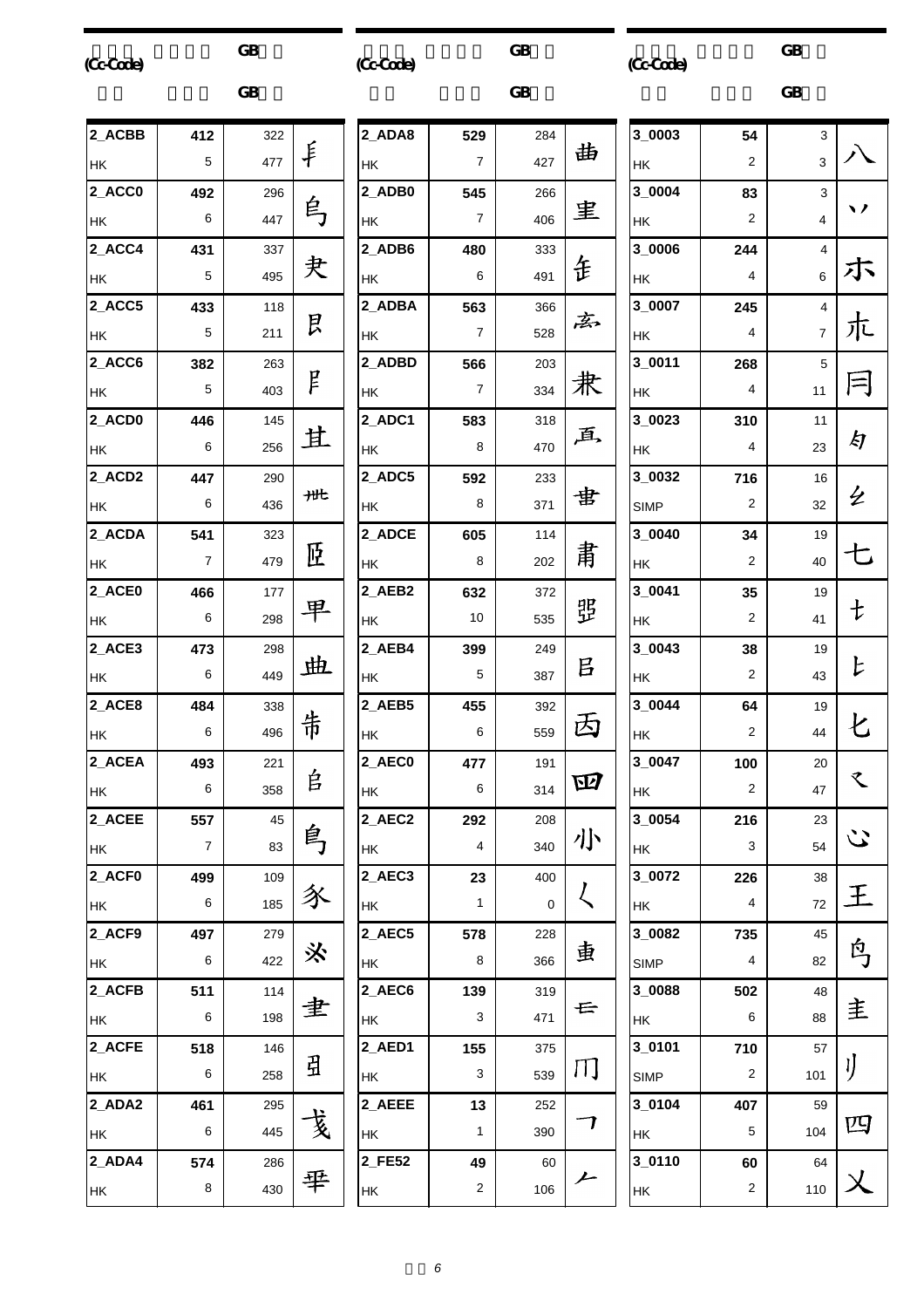| (Cc-Cade)   |                         | <b>GB</b> |                             | (Cc-Code)  |                  | GB        |                            | (Cc-Cade)     |                | <b>GB</b> |                   |
|-------------|-------------------------|-----------|-----------------------------|------------|------------------|-----------|----------------------------|---------------|----------------|-----------|-------------------|
|             |                         | <b>GB</b> |                             |            |                  | <b>GB</b> |                            |               |                | <b>GB</b> |                   |
| 3_0115      | 31                      | 68        |                             | 3_0188     | 160              | 111       |                            | 3_0247        | 91             | 139       | $\bm{\mathsf{D}}$ |
| HK          | 2                       | 115       | ブ                           | HK         | 3                | 188       | 川                          | HK            | 2              | 247       |                   |
| 3_0121      | 32                      | 72        | $\boldsymbol{\tau}$         | 3_0192     | 106              | 111       |                            | 3_0249        | 405            | 141       |                   |
| HK          | 2                       | 121       |                             | HK         | $\boldsymbol{2}$ | 192       | $\langle \langle$          | HK            | 5              | 249       | 册                 |
| 3_0124      | 89                      | 74        |                             | 3_0199     | 510              | 114       |                            | 3_0250        | 404            | 141       |                   |
| HK          | 2                       | 124       | 刁                           | HK         | 6                | 199       | 肀                          | HK            | 5              | 250       | 冊                 |
| 3_0126      | 200                     | 75        |                             | 3_0203     | 513              | 114       |                            | 3_0259        | 375            | 147       |                   |
| HK          | 3                       | 126       | 已                           | HK         | 6                | 203       | 帇                          | HK            | 5              | 259       | 业                 |
| 3_0129      | 202                     | 75        |                             | 3 0204     | 328              | 114       |                            | 3_0260        | 463            | 147       |                   |
| HK          | 3                       | 129       | $\vec{r}$                   | HK         | $\overline{4}$   | 204       | 肀                          | HK            | 6              | 260       | 业                 |
| 3_0131      | 715                     | 75        |                             | 3_0215     | 224              | 120       |                            | 3_0261        | 355            | 148       |                   |
| <b>SIMP</b> | $\overline{\mathbf{c}}$ | 131       | $\mathfrak p$               | HK         | $\overline{4}$   | 215       | 丰                          | <b>HK</b>     | 5              | 261       | 未                 |
| 3_0137      | 207                     | 79        |                             | 3_0217     | 295              | 120       |                            | 3_0262        | 357            | 148       |                   |
| HK          | 3                       | 137       | 孑                           | НK         | $\overline{4}$   | 217       | 丰                          | HK            | 5              | 262       | 末                 |
| 3_0138      | 208                     | 79        |                             | 3_0221     | 367              | 123       |                            | 3_0264        | 588            | 150       |                   |
| HK          | 3                       | 138       | $\bigstar$                  | HK         | 5                | 221       | 戊                          | HK            | 8              | 264       | 非                 |
| 3_0157      | 215                     | 91        |                             | 3_0222     | 369              | 123       |                            | 3_0267        | 342            | 153       |                   |
| HK          | 3                       | 157       | 习                           | HK         | 5                | 222       | 戉                          | HK            | 4              | 267       | 巴                 |
| 3_0159      | 39                      | 93        |                             | 3_0224     | 27               | 125       |                            | 3_0268        | 241            | 154       |                   |
| HK          | 2                       | 159       | 丂                           | HK         | $\overline{c}$   | 224       |                            | HK            | 4              | 268       | 廿                 |
| 3_0160      | 28                      | 93        |                             | 3_0226     | 204              | 127       |                            | 3_0270        | 380            | 156       |                   |
| HK          | $\overline{\mathbf{c}}$ | 160       | J                           | HK         | $\mathbf{3}$     | 226       | 屮                          | $\mathsf{HK}$ | 5              | 270       | 且                 |
| 3_0161      | 240                     | 94        |                             | 3_0229     | 321              | 129       |                            | 3_0273        | 157            | 159       |                   |
| HK          | 4                       | 161       | 土                           | HK         | $\overline{4}$   | 229       | 户                          | HK            | 3              | 273       |                   |
| 3_0164      | 125                     | 96        |                             | 3_0230     | 255              | 129       |                            | 3_0274        | 272            | 160       |                   |
| HK          | 3                       | 164       | $\ddagger$                  | HK         | $\overline{4}$   | 230       | $\bar{\mathcal{F}}$        | HK            | 4              | 274       | 中                 |
| 3_0165      | 66                      | 97        |                             | 3_0233     | 212              | 131       |                            | 3_0275        | 526            | 161       |                   |
| HK          | $\overline{c}$          | 165       | $\mathcal{L}_{\mathcal{P}}$ | HK         | $\mathbf{3}$     | 233       | へ                          | HK            | $\overline{7}$ | 275       | 甫                 |
| 3_0167      | 11                      | 98        |                             | 3_0237     | 386              | 133       |                            | 3_0278        | 711            | 163       |                   |
| HK          | $\mathbf{1}$            | 167       | フ                           | HK         | $5\,$            | 237       | 由                          | <b>SIMP</b>   | $\sqrt{2}$     | 278       | $J \mid$          |
| 3_0170      | 231                     | 101       |                             | 3_0238     | 387              | 133       |                            | 3_0280        | 531            | 165       |                   |
| HK          | 4                       | 170       | 夫                           | HK         | 5                | 238       | 甴                          | HK            | $\overline{7}$ | 280       | 束                 |
| 3_0178      | 378                     | 105       |                             | $3_{0242}$ | 52               | 135       |                            | 3_0281        | 533            | 165       |                   |
| HK          | 5                       | 178       | 氺                           | HK         | $\overline{2}$   | 242       | Ŋ                          | HK            | 7              | 281       | 吏                 |
| 3_0180      | 228                     | 106       |                             | $3_0243$   | 101              | 136       |                            | 3_0285        | 346            | 168       |                   |
| HK          | 4                       | 180       | 主                           | HK         | $\overline{2}$   | 243       | $\boldsymbol{\mathcal{F}}$ | HK            | 4              | 285       | 毋                 |
| 3_0186      | 584                     | 109       |                             | $3_0245$   | 562              | 138       |                            | 3_0286        | 345            | 168       |                   |
| HK          | 8                       | 186       | 豖                           | HK         | $\boldsymbol{7}$ | 245       | 庙                          | HK            | 4              | 286       | 毌                 |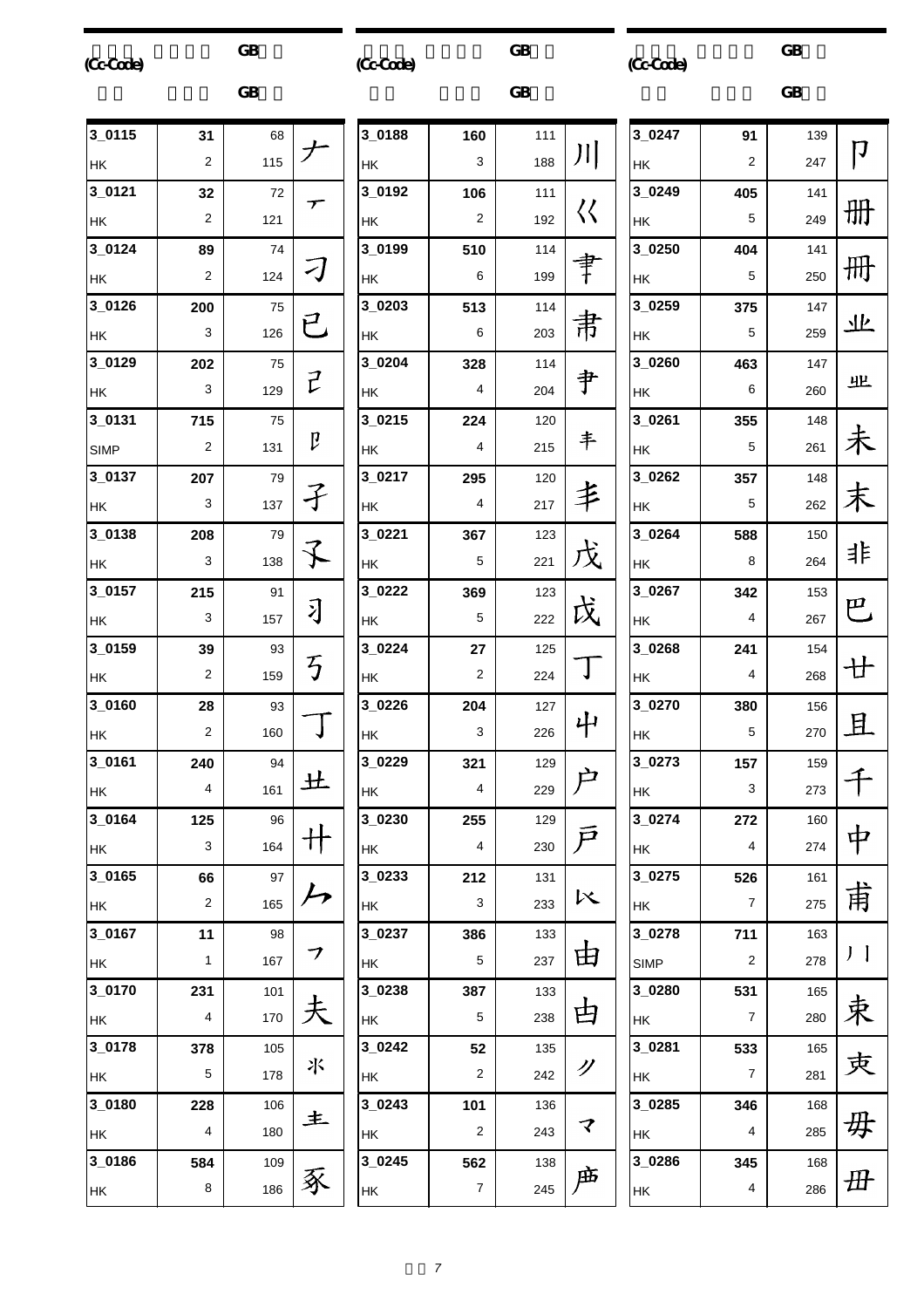| (Cc-Cade)   |                | <b>GB</b> |     | (Cc-Cade)   |                | <b>GB</b> |               | (CcCode) |                | <b>GB</b> |                    |
|-------------|----------------|-----------|-----|-------------|----------------|-----------|---------------|----------|----------------|-----------|--------------------|
|             |                | <b>GB</b> |     |             |                | <b>GB</b> |               |          |                | <b>GB</b> |                    |
| 3_0290      | 314            | 171       |     | 3_0327      | 577            | 199       |               | 3_0359   | 260            | 222       |                    |
| <b>HK</b>   | 4              | 290       | ょく  | HK          | 8              | 327       | 亞             | HK       | $\overline{4}$ | 359       | 旡                  |
| 3_0292      | 570            | 172       |     | 3_0328      | 530            | 199       |               | 3_0362   | 501            | 224       |                    |
| HK          | $\overline{7}$ | 292       | 皀   | HK          | 7              | 328       | 亜             | HK       | 6              | 362       | 兆                  |
| $3_{.0295}$ | 465            | 175       |     | 3_0330      | 494            | 200       |               | 3_0363   | 409            | 225       |                    |
| HK          | 6              | 295       | 且   | HK          | 6              | 330       | 身             | HK       | 5              | 363       | 乍                  |
| 3_0299      | 359            | 178       |     | 3_0331      | 219            | 201       |               | 3_0364   | 428            | 226       |                    |
| <b>HK</b>   | 5              | 299       | 世   | HK          | 3              | 331       | 乃             | НK       | 5              | 364       | 必                  |
| 3_0302      | 178            | 181       |     | 3_0333      | 398            | 202       |               | 3_0367   | 97             | 229       |                    |
| HK)         | 3              | 302       | 亡   | HK          | 5              | 333       | 兂             | HK       | 2              | 367       | y                  |
| 3_0306      | 195            | 184       | 土   | 3_0335      | 610            | 204       |               | 3_0368   | 247            | 230       |                    |
| HK)         | 3              | 306       |     | HK          | 9              | 335       | 柬             | HK       | 4              | 368       | 币                  |
| 3_0307      | 351            | 185       |     | 3_0337      | 615            | 205       |               | 3_0369   | 257            | 231       |                    |
| HK)         | 5              | 307       | 夫   | <b>HK</b>   | 9              | 337       | 禺             | HK       | 4              | 369       | 屯                  |
| 3_0308      | 209            | 186       |     | 3_0338      | 14             | 206       |               | 3_0370   | 316            | 232       |                    |
| HK          | 3              | 308       | 也   | HK          | 1              | 338       |               | НK       | 4              | 370       | 兯                  |
| 3_0309      | 169            | 187       |     | 3_0339      | 76             | 207       |               | 3_0372   | 364            | 234       |                    |
| HK          | 3              | 309       | 九   | HK          | $\overline{2}$ | 339       | 九             | HK       | 5              | 372       | 巨                  |
| 3_0310      | 251            | 188       |     | 3_0341      | 731            | 208       |               | 3 0375   | 93             | 237       |                    |
| HK          | 4              | 310       | 不   | <b>SIMP</b> | 4              | 341       | 小             | HK       | $\overline{2}$ | 375       | $\overline{\int}$  |
| 3_0311      | 278            | 189       |     | 3_0343      | 388            | 210       |               | 3_0377   | 435            | 239       |                    |
| HK          | 4              | 311       | 内   | HK          | 5              | 343       | 电             | HK       | 5              | 377       | 弗                  |
| $3_{.0312}$ | 279            | 189       |     | 3_0345      | 614            | 210       |               | 3_0378   | 552            | 240       |                    |
| <b>HK</b>   | 4              | 312       | 內   | <b>HK</b>   | 9              | 345       | 黾             | HK       | $\overline{7}$ | 378       | 我                  |
| $3_{-0315}$ | 590            | 192       |     | 3_0348      | 491            | 213       |               | 3_0379   | 619            | 241       |                    |
| <b>HK</b>   | 8              | 315       | 果   | HK          | 6              | 348       | 臾             | HK       | 9              | 379       | 重                  |
| 3_0316      | 144            | 193       |     | 3_0349      | 717            | 214       |               | 3_0380   | 330            | 242       |                    |
| HK          | 3              | 316       | 上   | <b>SIMP</b> | 3              | 349       | $\mathcal{F}$ | HK       | 4              | 380       | 尹                  |
| $3_{-0317}$ | 43             | 193       |     | 3_0352      | 392            | 216       |               | 3_0381   | 413            | 243       |                    |
| HK          | $\overline{c}$ | 317       |     | HK          | 5              | 352       | 冉             | HK       | 5              | 381       | 丘                  |
| 3_0319      | 422            | 195       |     | 3_0353      | 270            | 216       |               | 3_0382   | 336            | 244       |                    |
| <b>HK</b>   | 5              | 319       | 卬   | HK          | 4              | 353       | 井             | НK       | $\overline{4}$ | 382       | 弔                  |
| $3 - 0321$  | 571            | 195       |     | 3_0354      | 393            | 217       |               | 3_0383   | 246            | 245       |                    |
| <b>HK</b>   | $\overline{7}$ | 321       | 戼   | HK          | $\mathbf 5$    | 354       | 央             | НK       | 4              | 383       | $\bm{\mathcal{F}}$ |
| $3 - 0322$  | 522            | 195       |     | 3_0355      | 568            | 218       |               | 3_0384   | 131            | 246       |                    |
| <b>HK</b>   | $\overline{7}$ | 322       | तमि | НK          | $\overline{7}$ | 355       | 趴             | НK       | 3              | 384       | 丌                  |
| 3_0326      | 448            | 199       |     | 3_0357      | 472            | 220       |               | 3_0389   | $\overline{7}$ | 251       |                    |
| <b>HK</b>   | 6              | 326       | 亚   | HK          | 6              | 357       | 曲             | НK       | 1              | 389       |                    |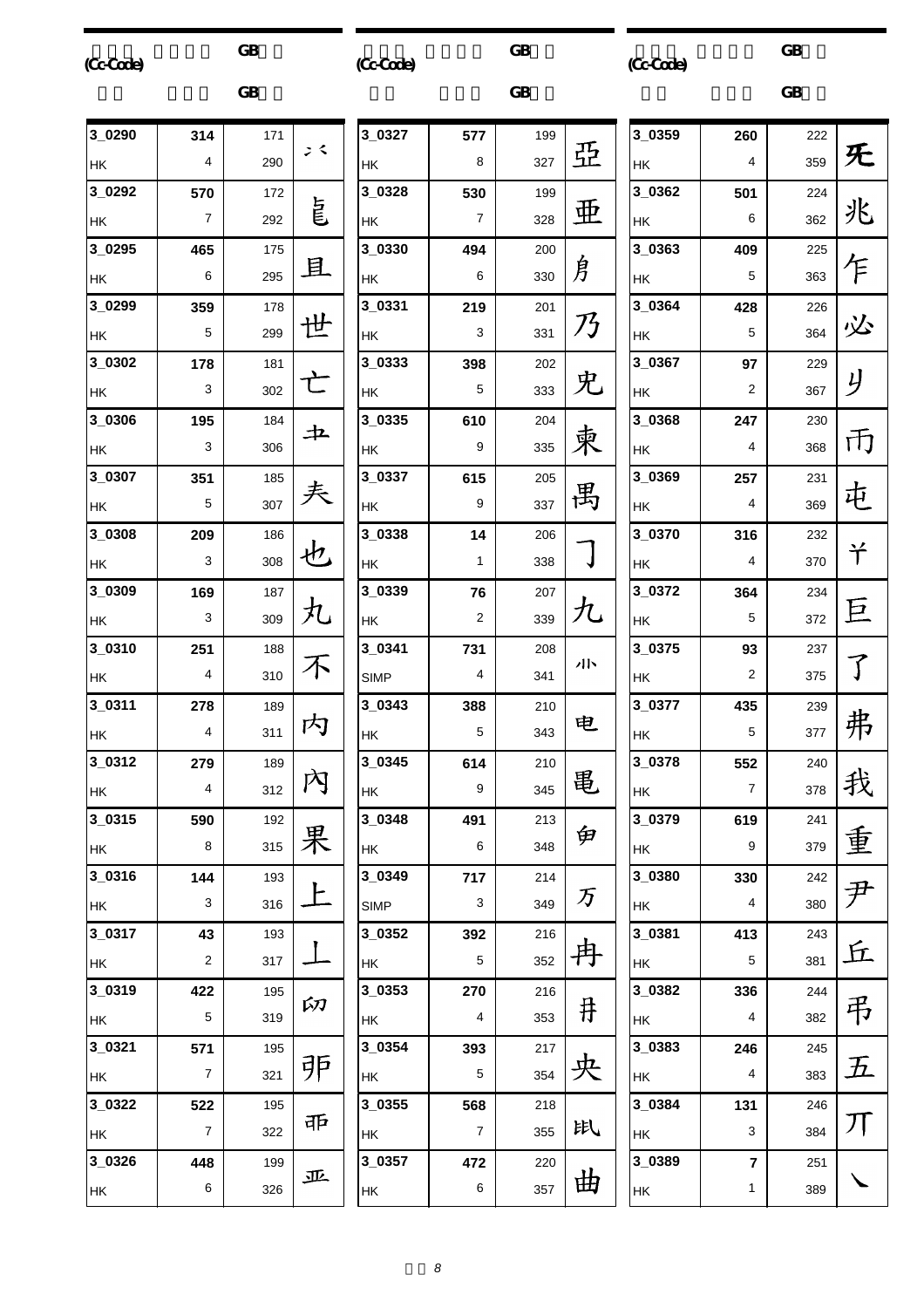| (Cc-Cade) |
|-----------|
|-----------|

 $GB$ 

 $\overline{\text{GB}}$ (Cc-Code)

 $GB$ 

 $\overline{\text{GB}}$ (Cc-Code)

|             |     | <b>GB</b> |   |                            |
|-------------|-----|-----------|---|----------------------------|
| 3_0391      | 181 | 253       |   | 3 <sub>l</sub>             |
| HK          | 3   | 391       |   | H                          |
| 3_0393      | 383 | 255       |   | 3 <sub>1</sub>             |
| HK          | 5   | 393       | 申 | HI                         |
| 3_0395      | 565 | 257       |   | $3-$                       |
| HK          | 7   | 395       | 淅 | H                          |
| 3_0396      | 112 | 258       |   | $3-$                       |
| HK          | 3   | 396       |   | H                          |
| 3_0397      | 129 | 259       |   | 3                          |
| HK          | 3   | 397       |   | H                          |
| 3_0398      | 26  | 259       |   | 3 <sub>1</sub>             |
| <b>HK</b>   | 2   | 398       |   | н                          |
| 3_0400      | 323 | 261       |   | 3                          |
| HK          | 4   | 400       | 冘 | H                          |
| 3 0401      | 740 | 262       |   | $3-$                       |
| <b>SIMP</b> | 5   | 401       | 东 | H                          |
| 3 0402      | 579 | 262       |   | $3-$                       |
| HK          | 8   | 402       |   | H                          |
| 3_0404      | 261 | 264       |   | 3                          |
| HK          | 4   | 404       | 日 | SI                         |
| 3_0405      | 334 | 265       |   | $3-$                       |
| HK          | 4   | 405       |   | H                          |
| 3_0407      | 220 | 267       |   | $3-$                       |
| HΚ          | 3   | 407       | 乡 | H                          |
| 3_0408      | 347 | 268       |   | 3 <sub>1</sub>             |
| HK          | 4   | 408       | 及 | H                          |
| 3 0409      | 527 | 269       |   | $\overline{\mathbf{3}}$    |
| HK          | 7   | 409       | 更 | HI                         |
| 3 0410      | 599 | 270       |   | $3_{\scriptscriptstyle -}$ |
| HK          | 8   | 410       | 朌 | SI                         |
| 3_0412      | 344 | 272       |   | $3_{\scriptscriptstyle -}$ |
| HK          | 4   | 412       | 予 | H                          |
| 3_0413      | 384 | 273       |   | 3                          |
| HK          | 5   | 413       | 甲 | H                          |
| 3 0414      | 385 | 273       |   | 3 <sub>1</sub>             |
| HK          | 5   | 414       | ヤ | H                          |
| 3_0417      | 736 | 276       |   | $3_{\scriptscriptstyle -}$ |
| <b>SIMP</b> | 4   | 417       | 为 | $\mathsf{H}$               |
|             |     |           |   |                            |

| $3_0418$      | 638 | 276 |                            |
|---------------|-----|-----|----------------------------|
| HK            | 12  | 418 | 爲                          |
| 3_0419        | 623 | 276 |                            |
| <b>HK</b>     | 9   | 419 | 為                          |
| 3_0420        | 337 | 277 |                            |
| HK            | 4   | 420 | $\boldsymbol{\mathcal{H}}$ |
| 3_0421        | 373 | 278 |                            |
| HK            | 5   | 421 | ₩t                         |
| 3_0423        | 523 | 280 |                            |
| HK            | 7   | 423 | 求                          |
| 3_0424        | 616 | 281 |                            |
| HK            | 9   | 424 | 垂                          |
| 3_0428        | 449 | 284 |                            |
| <b>HK</b>     | 6   | 428 | 亩                          |
| 3 0429        | 335 | 285 |                            |
| <b>HK</b>     | 4   | 429 | R                          |
| 3_0434        | 250 | 290 |                            |
| $\mathsf{HK}$ | 4   | 434 | 卅                          |
| 3_0435        | 729 | 290 |                            |
| <b>SIMP</b>   | 4   | 435 | 卄                          |
| 3_0437        | 372 | 290 |                            |
| HK            | 5   | 437 | 丗                          |
| 3_0438        | 419 | 291 |                            |
| HK            | 5   | 438 |                            |
| 3 0440        | 302 | 293 |                            |
| HK            | 4   | 440 | 丹                          |
| 3_0441        | 274 | 293 |                            |
| HK            | 4   | 441 | 円                          |
| 3_0443        | 738 | 295 |                            |
| <b>SIMP</b>   | 5   | 443 | 戋                          |
| 3 0444        | 443 | 295 |                            |
| HK            | 6   | 444 | 戋                          |
| 3_0448        | 453 | 297 |                            |
| HK            | 6   | 448 | 朿                          |
| 3_0450        | 459 | 299 |                            |
| HK            | 6   | 450 | 夷                          |
| 3_0453        | 587 | 302 |                            |
| HK            | 8   | 453 | 疌                          |

| 3_0454      | 635 | 303 |     |
|-------------|-----|-----|-----|
| НK          | 11  | 454 | 畢   |
| 3_0455      | 176 | 304 |     |
| НK          | 3   | 455 |     |
| 3_0456      | 189 | 305 |     |
| HΚ          | 3   | 456 | ゥ   |
| $3_{0457}$  | 190 | 306 |     |
| HΚ          | 3   | 457 |     |
| $3_{-}0458$ | 230 | 307 |     |
| HΚ          | 4   | 458 | 井   |
| 3_0459      | 634 | 308 |     |
| HΚ          | 11  | 459 | 茣   |
| 3_0461      | 621 | 310 |     |
| HΚ          | 9   | 461 | 禹   |
| 3_0462      | 641 | 311 |     |
| HΚ          | 14  | 462 | 熏   |
| 3_0463      | 94  | 312 |     |
| HΚ          | 2   | 463 | 니   |
| 3_0464      | 362 | 313 |     |
| HΚ          | 5   | 464 | 本   |
| 3_0465      | 365 | 314 |     |
| HΚ          | 5   | 465 | 中   |
| 3 0467      | 550 | 316 |     |
| HΚ          | 7   | 467 | 串   |
| 3_0468      | 594 | 316 |     |
| HΚ          | 8   | 468 | 弗 永 |
| 3 0469      | 429 | 317 |     |
| HΚ          | 5   | 469 |     |
| $3_{0474}$  | 248 | 320 |     |
| HΚ          | 4   | 474 | 市   |
| 3_0475      | 361 | 320 |     |
| HΚ          | 5   | 475 | 市   |
| 3 0478      | 540 | 323 |     |
| HΚ          | 7   | 478 | 臣   |
| 3 0480      | 597 | 324 |     |
| HΚ          | 8   | 480 | 臾   |
| 3_0481      | 468 | 324 | 史   |
| HΚ          | 6   | 481 |     |
|             |     |     |     |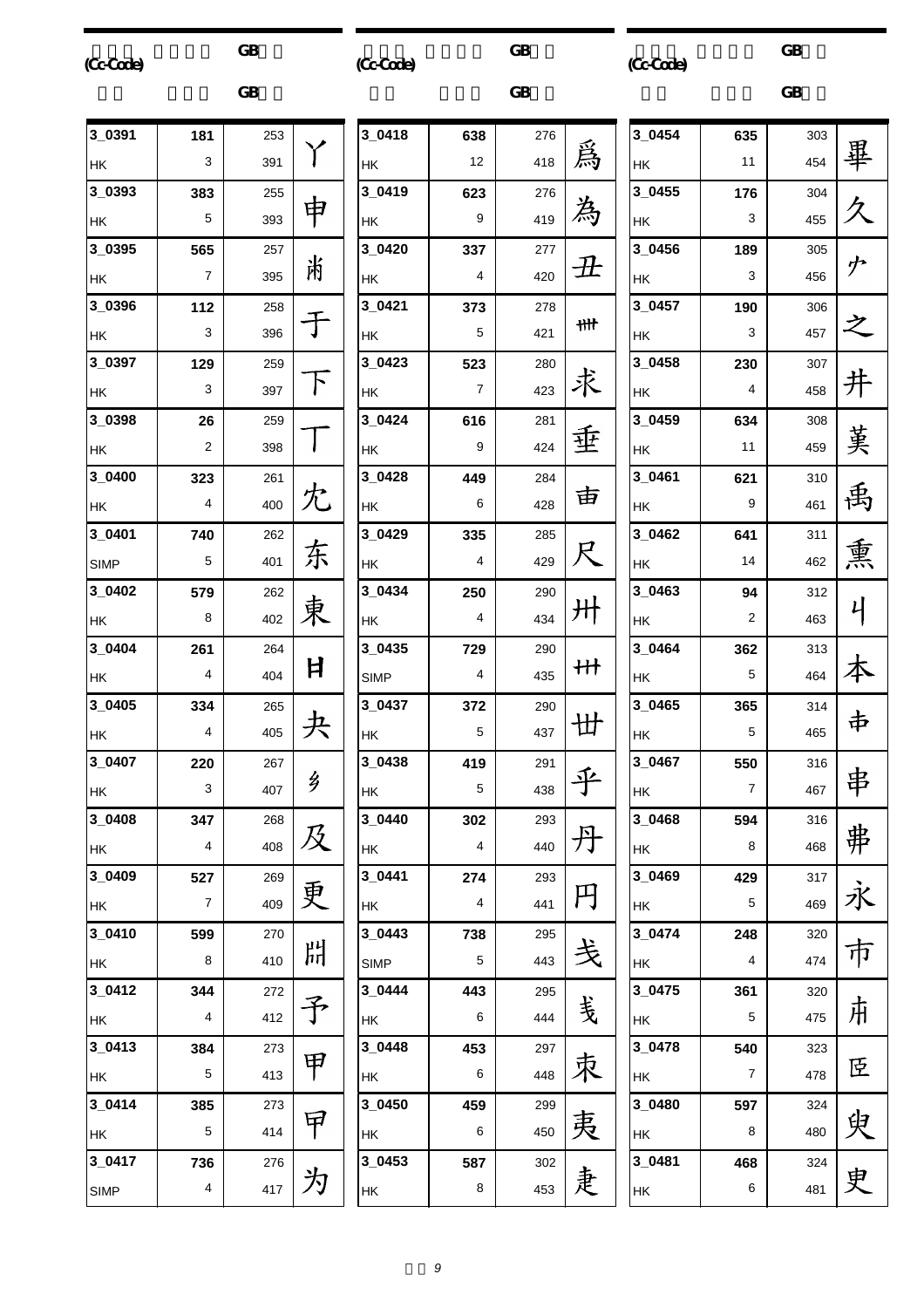|           | <b>GB</b> |
|-----------|-----------|
| (Cc-Code) |           |

 $\overline{\text{GB}}$ 

(Cc-Code)

 $GB$ 

 $\overline{\text{GB}}$ (Cc-Code)

|             |     | <b>GB</b> |    |             |
|-------------|-----|-----------|----|-------------|
| 3_0482      | 469 | 324       |    | $3_052$     |
| HK          | 6   | 482       | 史  | НK          |
| 3 0484      | 744 | 326       |    | $3 - 052$   |
| <b>SIMP</b> | 7   | 484       | 庞  | ΗK          |
| 3 0486      | 127 | 328       |    | 3052        |
| HK          | 3   | 486       |    | НK          |
| 3_0488      | 535 | 330       |    | $3_052$     |
| HK          | 7   | 488       | 两  | НK          |
| 3_0490      | 213 | 332       |    | $3 - 052$   |
| <b>HK</b>   | 3   | 490       | プく | <b>HK</b>   |
| 3_0493      | 146 | 335       |    | $3 - 052$   |
| HK          | 3   | 493       | レ  | <b>HK</b>   |
| 3_0494      | 416 | 336       |    | $3_{-052}$  |
| HK          | 5   | 494       | 斥  | HΚ          |
| 3_0498      | 508 | 339       |    | $3_05$      |
| HK          | 6   | 498       | 州  | J           |
| 3_0501      | 706 | 341       |    | $3_05$      |
| J           | 5   | 501       | 壬  | HΚ          |
| 3_0503      | 743 | 343       |    | $3_05$      |
| <b>SIMP</b> | 5   | 503       | 乐  | HK          |
| 3_0504      | 470 | 344       |    | $3_05$      |
| HK          | 6   | 504       |    | HK          |
| 3_0505      | 487 | 345       |    | $3_05$      |
| НK          | 6   | 505       | 乑  | HK          |
| 3_0507      | 108 | 347       |    | $3_{.05}$   |
| НK          | 3   | 507       |    | HΚ          |
| 3_0510      | 395 | 350       |    | $3 - 054$   |
| HK          | 5   | 510       | 央  | НK          |
| $3_{0512}$  | 713 | 352       |    | $3_{-054}$  |
| <b>SIMP</b> | 2   | 512       |    | НK          |
| $3_{-0513}$ | 214 | 353       |    | $3_{-054}$  |
| НK          | 3   | 513       | ╳Ļ | НK          |
| 3_0516      | 728 | 355       |    | $3_{-054}$  |
| <b>SIMP</b> | 4   | 516       | 专  | HΚ          |
| 3_0517      | 134 | 356       |    | $3_{0.054}$ |
| HK          | 3   | 517       |    | ΗK          |
| 3_0518      | 249 | 357       |    | $3_{-054}$  |
| ΗK          | 4   | 518       | 丏  | НK          |

| 3_0520    | 479            | 359 |     |
|-----------|----------------|-----|-----|
| HK        | 6              | 520 |     |
| 3_0522    | 8              | 361 |     |
| <b>HK</b> | 1              | 522 |     |
| 3_0523    | 9              | 361 |     |
| HK        | 1              | 523 |     |
| 3_0525    | 236            | 363 |     |
| HK        | $\overline{4}$ | 525 |     |
| 3_0526    | 396            | 364 |     |
| HK        | 5              | 526 |     |
| 3_0527    | 421            | 365 |     |
| HK        | 5              | 527 | ᆘ   |
| 3_0529    | 581            | 367 |     |
| HK        | 8              | 529 |     |
| 3_0530    | 705            | 367 |     |
| J         | 7              | 530 |     |
| 3_0531    | 629            | 368 |     |
| HK        | 10             | 531 | 教   |
| 3_0533    | 143            | 370 |     |
| HK        | 3              | 533 |     |
| 3_0534    | 436            | 371 |     |
| HK        | 5              | 534 | 凹   |
| 3_0537    | 116            | 373 |     |
| <b>HK</b> | 3              | 537 |     |
| 3_0538    | 117            | 374 |     |
| HK        | 3              | 538 | 乇   |
| 3 0541    | 338            | 377 |     |
| HK        | 4              | 541 | 卍   |
| 3_0542    | 333            | 377 |     |
| <b>HK</b> | 4              | 542 | 卐   |
| 3_0543    | 450            | 378 |     |
| HK        | 6              | 543 | 吏   |
| 3_0544    | 596            | 379 |     |
| HK        | 8              | 544 | 秉   |
| 3_0545    | 618            | 380 |     |
| HK        | 9              | 545 | 乗一重 |
| 3_0546    | 609            | 381 |     |
| HK        | 9              | 546 |     |
|           |                |     |     |

| 3_0547             | 551 | 381 |                      |
|--------------------|-----|-----|----------------------|
| HΚ                 | 7   | 547 | 重                    |
| $3_{0.0548}$       | 624 | 382 |                      |
| НK                 | 9   | 548 | 空                    |
| 3_0549             | 604 | 382 |                      |
| HΚ                 | 8   | 549 | 軍                    |
| 3_0550             | 704 | 383 |                      |
| J                  | 2   | 550 | $\chi$               |
| 3_0551             | 104 | 384 |                      |
| HΚ                 | 2   | 551 | セ                    |
| 3 0552             | 720 | 385 |                      |
| <b>SIMP</b>        | 3   | 552 |                      |
| 3_0553             | 737 | 386 |                      |
| <b>SIMP</b>        | 4   | 553 | 书                    |
| 3 0555             | 370 | 388 |                      |
| HΚ                 | 5   | 555 | $\frac{\Pi}{\Delta}$ |
| 3_0556             | 575 | 389 |                      |
| НK                 | 8   | 556 | 圭                    |
| 3_0557             | 589 | 390 |                      |
| ΗK                 | 8   | 557 | 苿                    |
| 3 0558             | 606 | 391 |                      |
| НK                 | 8   | 558 | 承                    |
| 3_0560             | 159 | 393 | <br>七                |
| НK                 | 3   | 560 |                      |
| 4_110B             | 708 | 400 |                      |
| K                  | 1   | 0   | C                    |
| $4_{-}3403$        | 707 | 400 |                      |
| K                  | 3   | 0   |                      |
| $\frac{1}{4}$ 3427 | 701 | 400 |                      |
| J                  | 4   | 0   |                      |
| 5 00401            | 33  | 19  |                      |
| HK                 | 2   | 40  | ヒ                    |
| 5_01101            | 61  | 64  |                      |
| ΗK                 | 2   | 110 | メ                    |
| 5_01601            | 29  | 93  |                      |
| HK                 | 2   | 160 | Г                    |
| 5_01701            | 232 | 101 |                      |
| HK                 | 4   | 170 | 夫                    |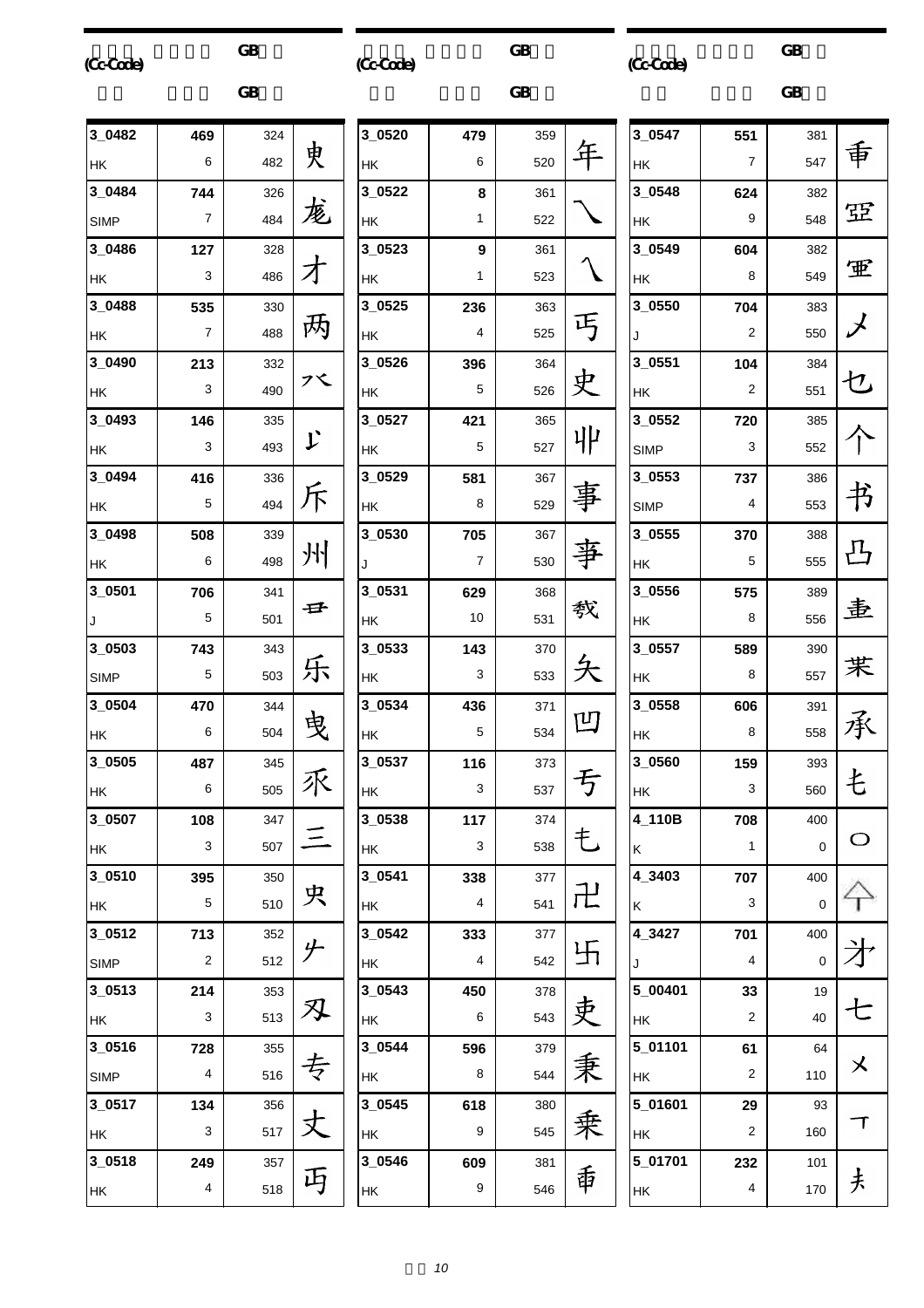| (Cc-Code)   |                | <b>GB</b> |                    | (Cc-Cade)   |                | GB          |   | (CcCode)  |                         | <b>GB</b>      |                    |
|-------------|----------------|-----------|--------------------|-------------|----------------|-------------|---|-----------|-------------------------|----------------|--------------------|
|             |                | <b>GB</b> |                    |             |                | <b>GB</b>   |   |           |                         | <b>GB</b>      |                    |
| 5 01801     | 229            | 106       |                    | 5_03541     | 394            | 217         |   | 5_2E8C1   | 149                     | 41             |                    |
| HK          | 4              | 180       | 主                  | HK          | 5              | 354         | 央 | HK        | 3                       | 77             | バヽ                 |
| 5_01861     | 585            | 109       |                    | 5_03691     | 747            | 231         |   | 5_2E8E1   | 136                     | 85             |                    |
| HK          | 8              | 186       | 豖                  | <b>SIMP</b> | 4              | 369         | 屯 | HK        | 3                       | 148            | ${\cal T}$         |
| 5_02151     | 280            | 120       |                    | 5_03791     | 620            | 241         |   | 5_2E921   | 199                     | 75             |                    |
| <b>HK</b>   | 4              | 215       | 丰                  | НK          | 9              | 379         | 重 | HK        | 3                       | 125            | ヒ                  |
| 5_02431     | 702            | 400       |                    | 5_03811     | 414            | 243         |   | 5_2E951   | 192                     | 119            |                    |
| J           | 3              | 0         | 々                  | HK          | 5              | 381         | 丘 | HK        | 3                       | 214            | 子                  |
| 5_02491     | 476            | 400       |                    | 5_03911     | 182            | 253         |   | 5 2EB71   | 564                     | 400            |                    |
| <b>HK</b>   | 6              | 0         | 册                  | HK          | 3              | 391         | Y | HK        | $\overline{7}$          | $\mathbf 0$    | 关                  |
| 5_02521     | 475            | 142       | 凪                  | 5 04001     | 324            | 261         |   | 5_2EBA1   | 512                     | 400            |                    |
| <b>HK</b>   | 6              | 252       |                    | HK          | 4              | 400         | 冘 | HK        | 6                       | $\mathbf 0$    | 隶                  |
| 5_02531     | 474            | 142       |                    | 5_04021     | 580            | 262         |   | 5_2EBD1   | 555                     | 198            |                    |
| HK          | 6              | 253       | 円                  | HK          | 8              | 402         | 東 | <b>HK</b> | $\overline{7}$          | 325            | 臼                  |
| 5_02601     | 464            | 147       |                    | 5_04091     | 528            | 269         |   | 5_2EBF1   | 238                     | 348            | ィト                 |
| HK          | 6              | 260       | 业                  | HK          | $\overline{7}$ | 409         | 更 | HK        | 4                       | 508            |                    |
| 5_02611     | 356            | 148       |                    | 5_04231     | 524            | 280         |   | 5_2ECE2   | 326                     | 51             |                    |
| HK          | 5              | 261       | 未                  | НK          | $\overline{7}$ | 423         | 求 | HK        | 4                       | 92             |                    |
| 5 02701     | 381            | 156       |                    | 5_04241     | 617            | 281         |   | 5_2ED11   | 458                     | 400            |                    |
| HK          | 5              | 270       | 且                  | HK          | 9              | 424         | 垂 | HK        | 6                       | $\mathbf 0$    | 辰                  |
| 5_02801     | 532            | 165       |                    | 5_04242     | 628            | 400         |   | 5_2F001   | $\overline{2}$          | $\overline{2}$ |                    |
| <b>HK</b>   | $\overline{7}$ | 280       | 束                  | <b>HK</b>   | 10             | $\mathsf 0$ | 埀 | <b>HK</b> | 1                       | $\overline{2}$ | ╭                  |
| 5_03091     | 170            | 187       |                    | 5_04401     | 703            | 400         |   | 5_2F081   | 59                      | $\,6\,$        |                    |
| <b>HK</b>   | 3              | 309       | 丸                  | J           | 5              | $\pmb{0}$   | 円 | HK        | $\overline{\mathbf{c}}$ | 12             |                    |
| 5_03151     | 591            | 192       |                    | 5_04481     | 454            | 297         |   | 5_2F091   | 75                      | 86             |                    |
| <b>HK</b>   | 8              | 315       | 果                  | HK          | 6              | 448         | 朿 | HK        | $\overline{2}$          | 150            | 儿                  |
| 5_03351     | 611            | 204       |                    | 5 04641     | 363            | 313         |   | 5_2F092   | 74                      | 86             |                    |
| <b>HK</b>   | 9              | 335       | 柬                  | HK          | 5              | 464         | 本 | HK        | $\overline{2}$          | 150            | ハ                  |
| 5_03391     | 77             | 207       |                    | 5_04801     | 598            | 324         |   | 5_2F0A1   | 57                      | 6              |                    |
| <b>HK</b>   | $\sqrt{2}$     | 339       | $\bm{\mathcal{h}}$ | HK          | 8              | 480         | 臾 | HK        | $\overline{2}$          | 13             | ∧                  |
| 5_03431     | 389            | 210       |                    | 5_05051     | 488            | 345         |   | 5_2F0F1   | 72                      | 52             |                    |
| HK          | 5              | 343       | 电                  | HK          | 6              | 505         | 乑 | HK        | $\sqrt{2}$              | 93             | 几                  |
| 5_03432     | 746            | 210       |                    | 5_05071     | 109            | 347         |   | 5_2F0F2   | 71                      | 52             |                    |
| <b>SIMP</b> | 5              | 343       | 电                  | HK          | 3              | 507         | 三 | HK        | $\overline{2}$          | 93             | $\bm{\mathcal{N}}$ |
| 5_03433     | 273            | 400       |                    | 5_05451     | 627            | 400         |   | 5_2F141   | 37                      | 19             |                    |
| HK          | 4              | 0         | 电                  | HK          | 10             | $\mathbf 0$ | 乗 | HK        | 2                       | 43             | ヒ                  |
| 5_03531     | 301            | 400       |                    | 5_05581     | 573            | 400         |   | 5_2F142   | 36                      | 19             |                    |
| <b>HK</b>   | 4              | 0         | 丹                  | HK          | $\overline{7}$ | $\mathbf 0$ | 承 | HK        | $\sqrt{2}$              | 42             | ヒ                  |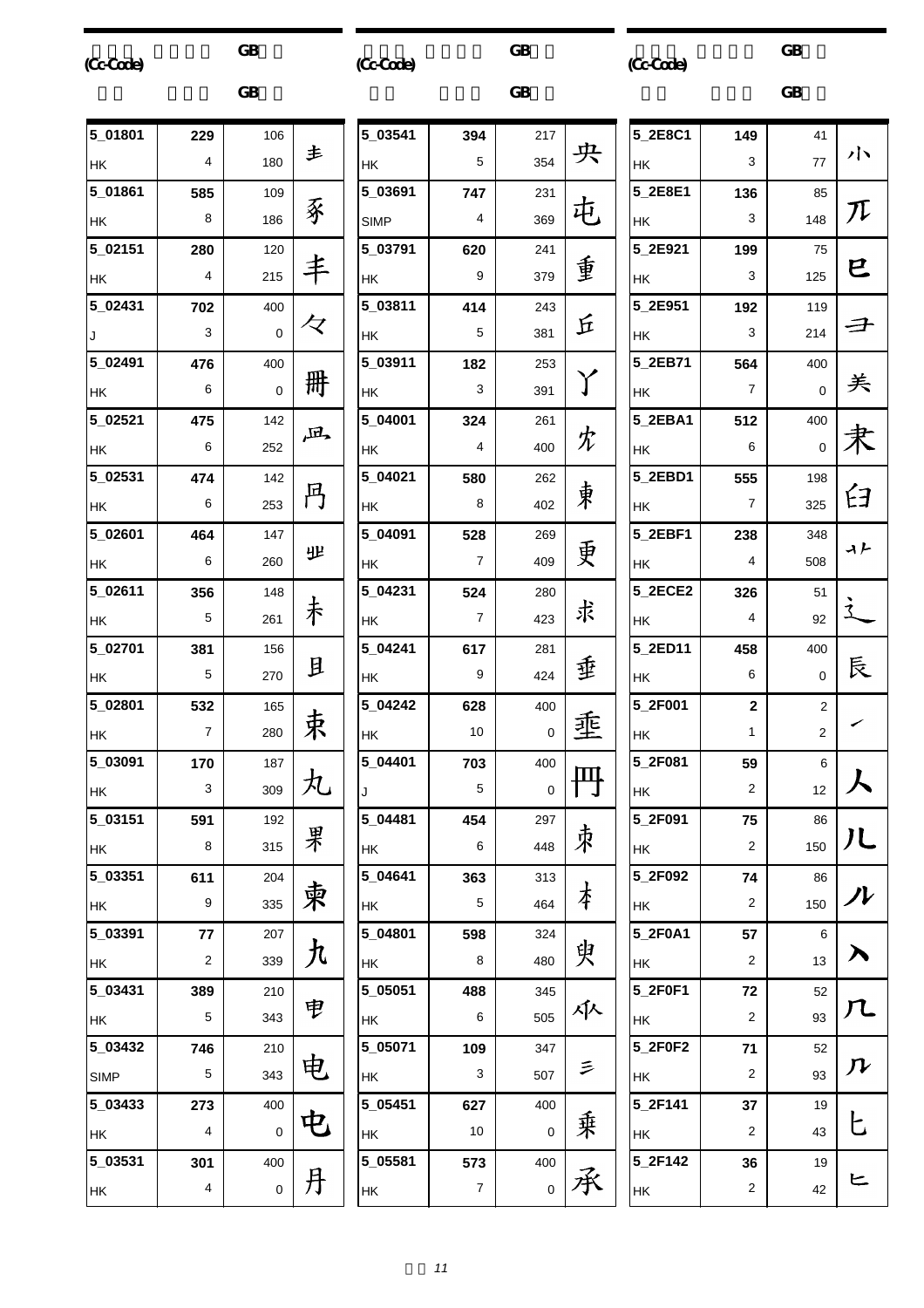| (Cc-Cade) |                | <b>GB</b>           |            | (Cc-Code) |                  | <b>GB</b>   |              | (Cc-Code) |                | <b>GB</b>           |                    |
|-----------|----------------|---------------------|------------|-----------|------------------|-------------|--------------|-----------|----------------|---------------------|--------------------|
|           |                | <b>GB</b>           |            |           |                  | <b>GB</b>   |              |           |                | GB                  |                    |
| 5_2F143   | 62             | 19                  |            | 5_2F6B1   | 402              | 67          |              | 5_3CE41   | 537            | 400                 |                    |
| HK        | $\overline{2}$ | 42                  | ヒ          | HK        | 5                | 114         | $\mathbf{m}$ | HK        | $\overline{7}$ | $\mathsf{O}\xspace$ | 垰                  |
| 5_2F191   | 572            | 400                 |            | 5_2F721   | 411              | 44          |              | 5_4E371   | 55             | 3                   | ハ                  |
| HK        | $\overline{7}$ | $\mathbf 0$         | 股          | НK        | 5                | 81          | 手            | HK        | 2              | 3                   |                    |
| 5_2F1C2   | 99             | 20                  | X          | 5_2F741   | 425              | 43          |              | 5_62201   | 603            | 400                 | 戋                  |
| HK        | $\overline{2}$ | 46                  |            | HK        | 5                | 80          | 立            | HΚ        | 8              | $\mathbf 0$         |                    |
| 5_2F1F1   | 119            | $\overline{7}$      |            | 5_2F761   | 507              | 69          |              | 5_883F1   | 642            | 400                 |                    |
| HK        | 3              | 14                  | $\pm$      | HK        | 6                | 116         | 米            | НK        | 15             | $\mathbf 0$         | 劉                  |
| 5_2F201   | 121            | $\overline{7}$      | $\ddagger$ | 5_2F7A1   | 426              | 400         |              | 5_AAA51   | 17             | 108                 |                    |
| <b>HK</b> | 3              | 15                  |            | HK        | 5                | $\mathbf 0$ | 羊            | HK        | $\mathbf{1}$   | 183                 |                    |
| 5_2F211   | 173            | 17                  |            | 5_2F7E1   | 482              | 223         |              | 5_AABE1   | 78             | 331                 |                    |
| HK        | 3              | 36                  | 夕          | HK        | 6                | 361         | 耒            | HK        | 2              | 489                 | Ľ                  |
| 5_2F241   | 133            | 22                  |            | 5_2F7F1   | 445              | 81          |              | 5_AACE1   | 114            | 112                 |                    |
| <b>HK</b> | 3              | 49                  | 大          | HK        | 6                | 140         | 耳            | HK        | 3              | 194                 | $\mathcal{F}$      |
| 5_2F251   | 211            | 25                  |            | 5_2F881   | 496              | 137         |              | 5_AACE2   | 115            | 112                 |                    |
| <b>HK</b> | 3              | 56                  | 攴          | HK        | 6                | 244         | 舟            | HK        | 3              | 194                 | チ                  |
| 5_2F2F1   | 124            | 63                  |            | 5_2F891   | 515              | 118         |              | 5_AAD41   | 234            | 400                 | 上                  |
| HK        | 3              | 109                 | I          | HK        | 6                | 210         | 艮            | HK        | 4              | $\mathbf 0$         |                    |
| 5_2F421   | 313            | 17                  |            | 5_2F8C1   | 640              | 400         |              | 5_AAE51   | 156            | 209                 |                    |
| HK        | 4              | 34                  | 文          | НK        | 14               | $\mathbf 0$ | 睿            | HK        | 3              | 342                 | と                  |
| 5_2F4A4   | 243            | $\overline{4}$      |            | 5_2F901   | 517              | 46          |              | 5_AAEB1   | 161            | 111                 |                    |
| HK        | 4              | 5                   | 木          | HK        | 6                | 84          | 衣            | HK        | 3.             | 189                 | 儿                  |
| 5_2F4C1   | 263            | 23                  |            | 5_2F971   | 539              | 109         |              | 5_AAF41   | 498            | 400                 |                    |
| HK        | 4              | 50                  | 止          | НK        | $\overline{7}$   | 184         | 豕            | НK        | 6              | $\mathsf{O}\xspace$ | 鸟                  |
| 5_2F551   | 318            | 33                  |            | 5_2FA41   | 559              | 196         |              | 5_AAF91   | 180            | 35                  |                    |
| <b>HK</b> | 4              | 65                  | 火          | HK        | $\boldsymbol{7}$ | 323         | 釆            | HK        | 3              | 69                  | $\bm{\mathcal{Y}}$ |
| 5_2F591   | 343            | 176                 |            | 5_2FA51   | 544              | 166         |              | 5_ABB01   | 420            | 400                 |                    |
| <b>HK</b> | 4              | 297                 | 爿          | НK        | $\overline{7}$   | 282         | 里            | HK        | 5              | $\mathbf 0$         | 乎                  |
| 5_2F5B1   | 305            | 400                 |            | 5_2FA61   | 601              | 13          |              | 5_ABB11   | 284            | 120                 |                    |
| HK        | 4              | $\mathsf{O}\xspace$ | 乐          | HK        | 8                | 25          | 金            | HK        | 4              | 216                 | 丰                  |
| 5_2F5C1   | 288            | 89                  |            | 5_2FAC1   | 582              | 95          |              | 5_ABDE1   | 308            | 46                  |                    |
| HK        | 4              | 154                 | 牛          | HK        | 8                | 162         | 兩            | HK        | 4              | 86                  | 巜                  |
| 5_2F5D1   | 253            | 126                 |            | 5_2FAC2   | 586              | 95          |              | 5_ACC41   | 432            | 337                 |                    |
| <b>HK</b> | 4              | 225                 | 犬          | HK        | 8                | 162         | 雨            | HK        | 5              | 495                 | 夬                  |
| 5_2F601   | 418            | 236                 |            | 5_2FB02   | 626              | 400         |              | 5_ACC71   | 607            | 400                 |                    |
| <b>HK</b> | 5              | 374                 | 瓜          | HK        | 10               | $\pmb{0}$   | 革            | HK        | 8              | $\mathsf{O}\xspace$ | 毎                  |
| 5_2F6A1   | 438            | 179                 |            | 5_2FD41   | 643              | 360         |              | 5_ACF01   | 500            | 109                 |                    |
| HK        | 5              | 300                 | 皮          | HK        | $17\,$           | 521         | 龜            | HK        | 6              | 185                 | 豕                  |